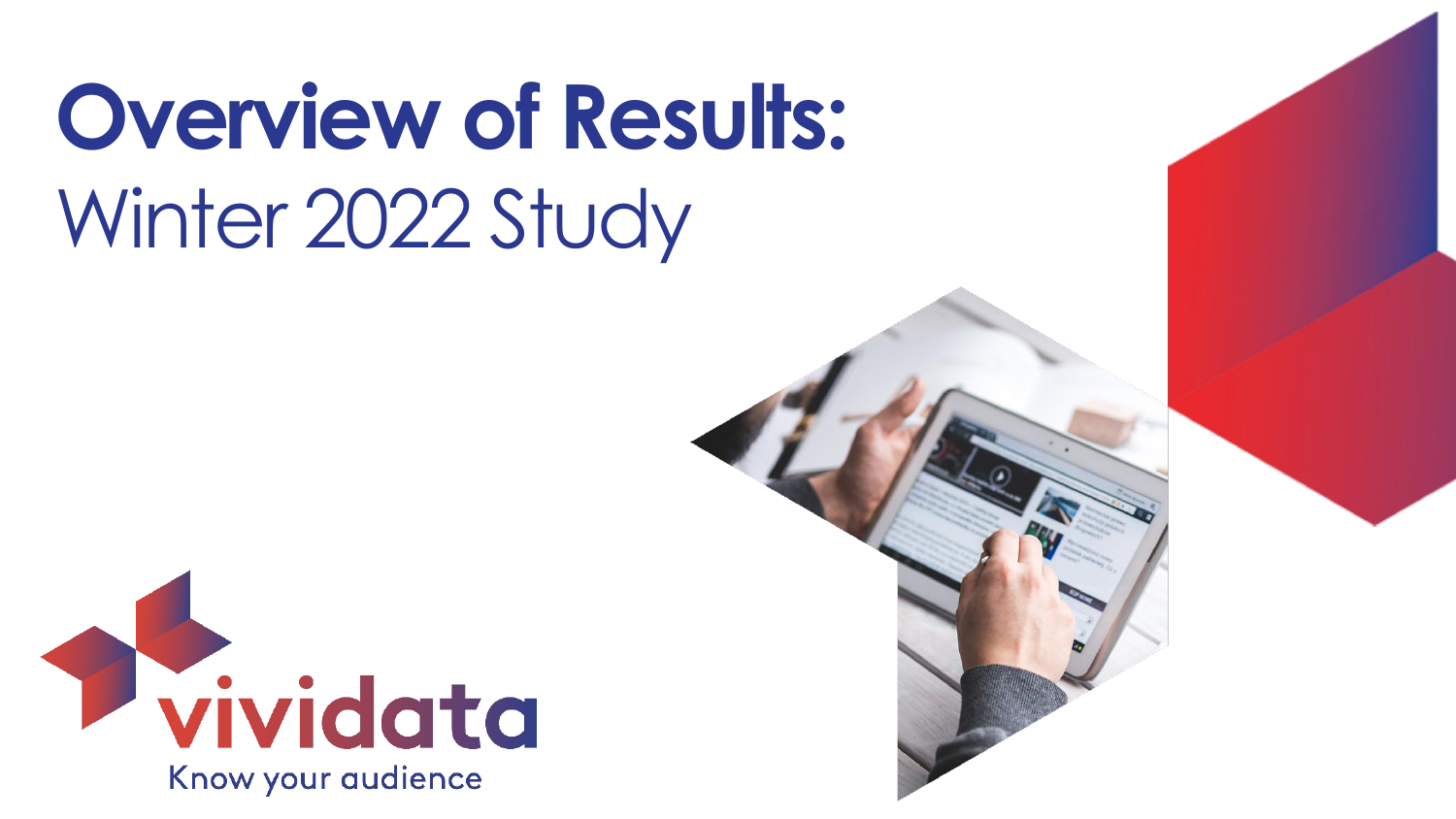# **STUDY SCOPE – Winter 2022** 10 Provinces / 5 Regions / 38 Markets

• 40,161 Canadians aged 14+ • 38,570 Canadians aged 18+

|    | # Market                      | <b>Smpl</b> | #  | <b>Market</b>            | <b>Smpl</b> | #  | <b>Market</b>      | <b>Smpl</b> | # Provinces                 |
|----|-------------------------------|-------------|----|--------------------------|-------------|----|--------------------|-------------|-----------------------------|
|    | 1 Toronto CMA                 | 4889        | 17 | Halifax CMA              | 520         | 33 | Brandon (LM)       | 295         | 1 Alberta                   |
|    | 2 Montreal CMA                | 3752        |    | 18 Kingston (LM)         | 429         | 34 | Saguenay CMA       | 283         | 2 British Columbia          |
| 3. | Vancouver CMA                 | 2329        | 19 | St. John's CMA           | 396         | 35 | North Bay (LM)     | 280         | 3 Manitoba                  |
|    | 4 Ottawa/Gatineau CMA         | 1384        |    | 20 Brantford (LM)        | 377         | 36 | Charlottetown (LM) | 278         | 4 New Brunswick             |
|    | 5 Calgary CMA                 | 1258        |    | 21 Cape Breton (LM)      | 363         | 37 | Trois-Rivières CMA | 268         | 5 Newfoundland and Labrador |
| 6  | Edmonton CMA                  | 1147        |    | 22 Saint John (LM)       | 362         | 38 | Owen Sound (LM)    | 256         | 6 Nova Scotia               |
|    | Hamilton CMA                  | 979         |    | 23 Sudbury (LM)          | 340         |    |                    |             | 7 Ontario                   |
| 8  | Quebec City CMA               | 909         |    | 24 Peterborough (LM)     | 339         |    |                    |             | 8 Prince Edward Island      |
| 9  | London CMA                    | 775         |    | 25 Granby (LM)           | 330         |    |                    |             | 9 Quebec                    |
|    | 10 Victoria CMA               | 773         |    | 26 Sault Ste. Marie (LM) | 330         |    |                    |             | 10 Saskatchewan             |
|    | 11 Windsor CMA                | 734         |    | 27 Cornwall (LM)         | 328         |    |                    |             |                             |
|    | 12 Winnipeg CMA               | 728         |    | 28 Chatham (LM)          | 325         |    |                    |             | # Regions                   |
|    | 13 Kitchener CMA              | 706         |    | 29 Sarnia (LM)           | 318         |    |                    |             | 1 Atlantic                  |
|    | 14 St. Catharines/Niagara CMA | 599         |    | 30 Timmins (LM)          | 313         |    |                    |             | 2 British Columbia          |
|    | 15 Saskatoon CMA              | 594         |    | 31 Belleville (LM)       | 309         |    |                    |             | 3 Ontario                   |
|    | 16 Regina CMA                 | 528         |    | 32 Sherbrooke CMA        | 298         |    |                    |             | 4 Prairies                  |

| # Provinces                 |
|-----------------------------|
|                             |
| 1 Alberta                   |
| 2 British Columbia          |
| 3 Manitoba                  |
| 4 New Brunswick             |
| 5 Newfoundland and Labrador |
| 6 Nova Scotia               |
| 7 Ontario                   |
| 8 Prince Edward Island      |
| 9 Quebec                    |
| 10 Saskatchewan             |
|                             |
| # Regions                   |
| 1 Atlantic                  |

Quebec



(CMA) = Major Markets (LM) = Local Markets

Source: Vividata Winter 2022 Study Base: Respondents aged 18+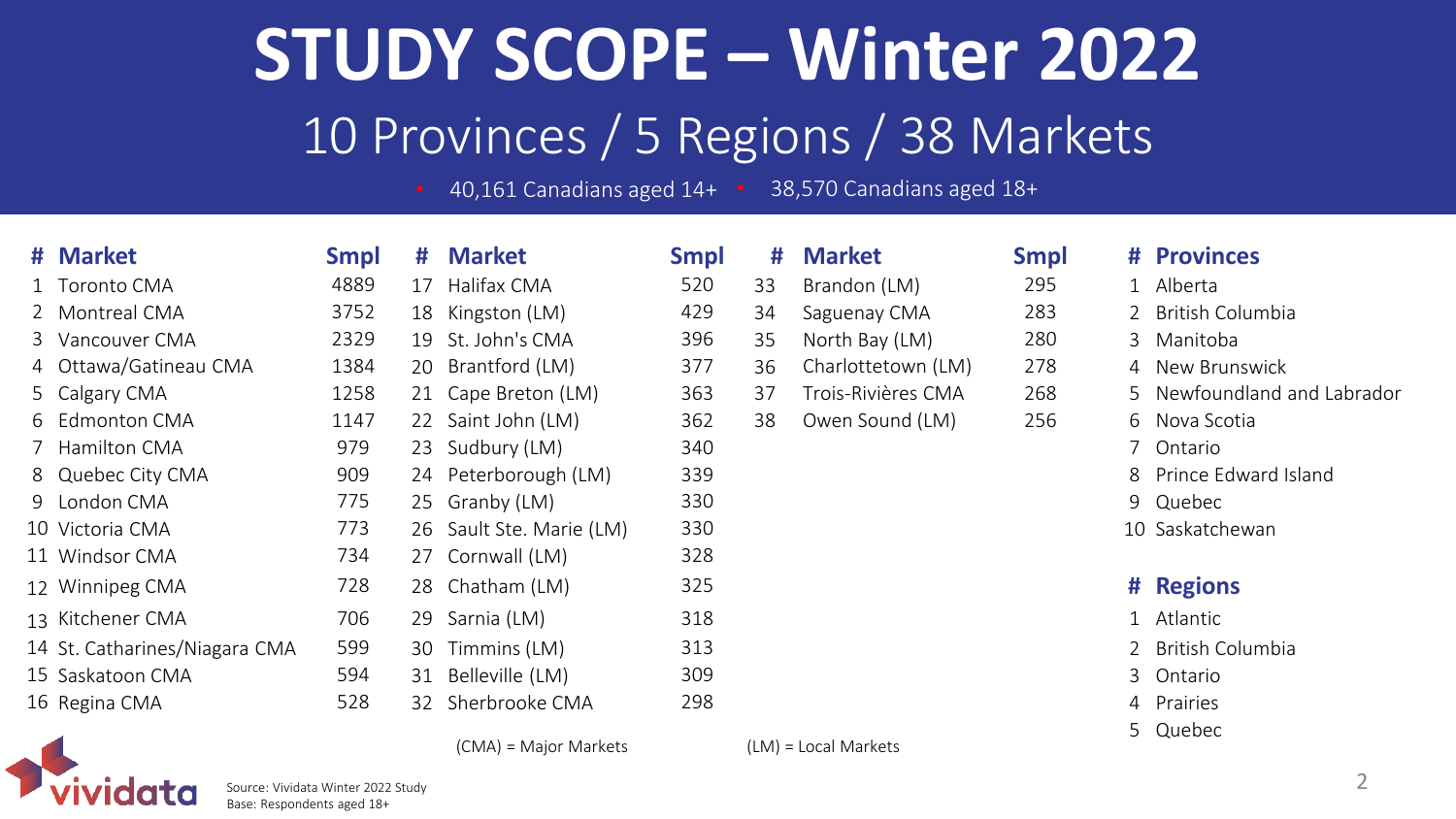## **Titles Reported**

#### **MAGAZINES (39) NEWSPAPERS (51)**

- 
- 
- 
- CAA Ontario & Atlantic Clin d'oeil Montreal Gazette The Standard
- 
- 
- CAA Magazine Summary L'actualité North Bay Nugget (LM) The Telegram
- 
- 
- CANADIAN HOUSE & HOME Magazine Véro The Belleville Intelligencer (LM) The Vancouver Sun
- 
- 
- 
- 
- 
- 
- 
- 
- 
- 
- 
- 
- 
- 
- 
- 
- Air Canada enRoute Bel Âge magazine Cape Breton Post (LM) The Province
	-
	-
	-
	-
	-
	-
- Canada's History Les Affaires/Les Affaires Plus Ottawa Citizen The Toronto Sun
- Canadian Geographic Les Idées de ma Maison Standard-Freeholder (LM) The Tribune
	-
- Canadian Living RICARDO Magazine The Brandon Sun (LM) The Windsor Star
- Chatelaine Sélection du Reader's Digest The Brantford Expositor (LM) The Winnipeg Sun
	-
- Cottage Life Urbania The Calgary Herald Times Colonist
- ELLE CANADA The Calgary Sun Toronto Star
	-
	- FOOD & DRINK The Chronicle Herald (extended area) Winnipeg Free Press
		-
- Hello! Canada The Edmonton Sun La Voix de l'Est (LM)
- Maclean's Le Devoir  **The Globe And Mail** The Globe And Mail Le Devoir
	- Our Canada The Guardian (extended area) Le Droit
	- Professionally Speaking The Hamilton Spectator Le Journal de Montréal
	- Reader's Digest The Kingston Whig-Standard (LM) Le Journal de Québec
		-
		-
	- Toronto Life The Owen Sound Sun Times (LM) Le Soleil
	- Zoomer Magazine The Peterborough Examiner (LM)
- 
- AMA Insider Magazine CAA Québec Edmonton Journal The Sarnia Observer (LM)
- Best Health Châtelaine (Fr) Leader-Post (Regina) The Sault Star (LM)
	-
- CAA Manitoba Coup de pouce National Post The StarPhoenix
	- CAA Saskatchewan ELLE QUÉBEC Niagara Falls Review The Sudbury Star (LM)
		-
		-
		-
		-
		-
		-
		-
		-
	- FASHION Magazine The Chatham Daily News (LM) Waterloo Region Record (home market)
		-
	- Good Times The Daily Press (LM) La Tribune (extended area)
		-
		-
		-
		-
		-
	- Report On Business Magazine The London Free Press Le Nouvelliste (extended area)
	- Style at Home The Ottawa Sun Le Quotidien (extended area)
		-

#### **COMMUNITY TITLES (4)**

- Mississauga News
- Brampton Guardian
- Niagara This Week
- Scarborough Mirror

#### **OTHER TITLES (1)**

• Toronto Star Wheels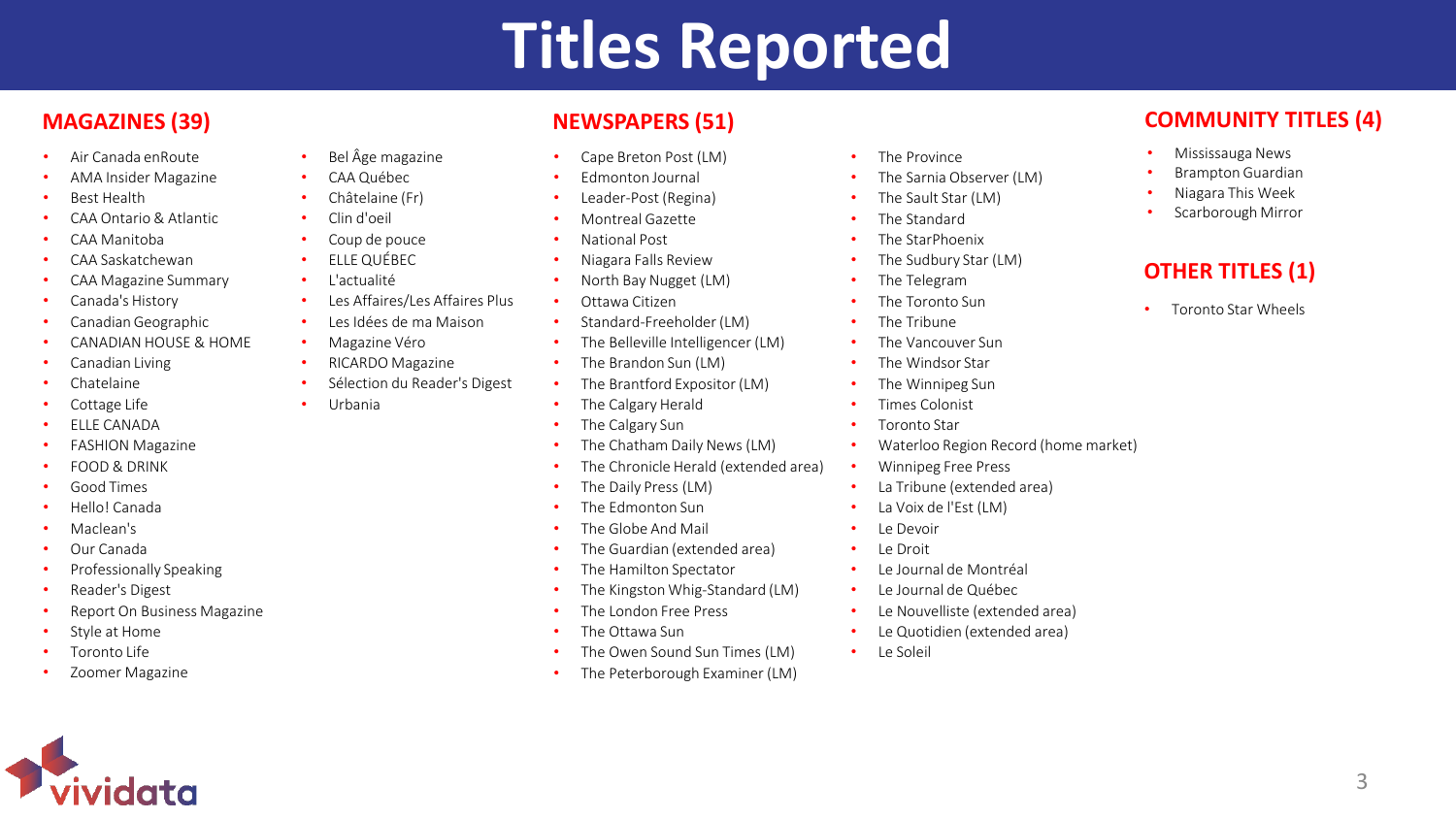# **MAGAZINES**

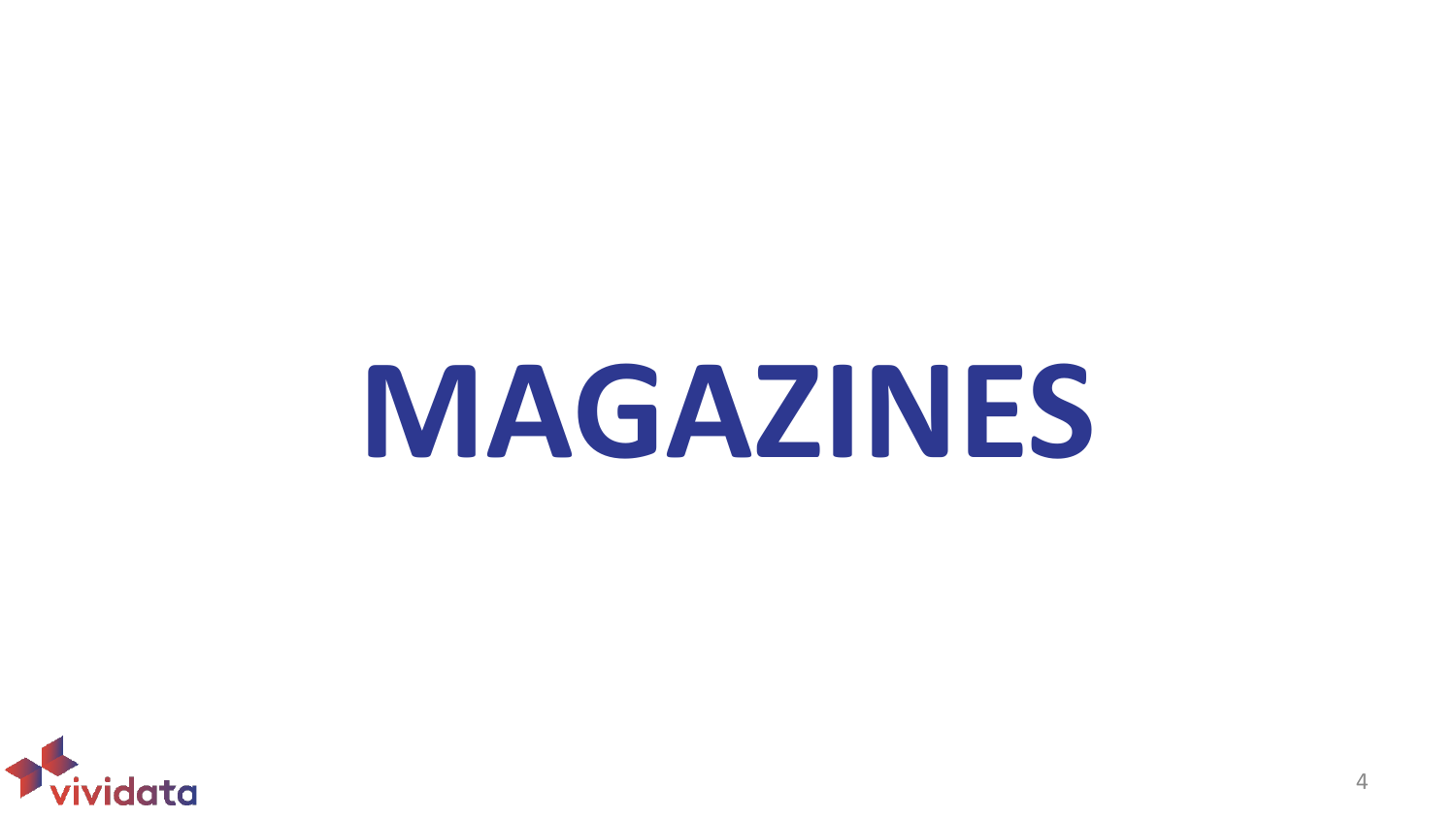#### Across Canada, **Magazine Brands** reach over 8 in 10 adults.



Source: Vividata Winter 2022 Study Base: Respondents aged 18+, Generic Magazine – Past 3 Months Print/Digital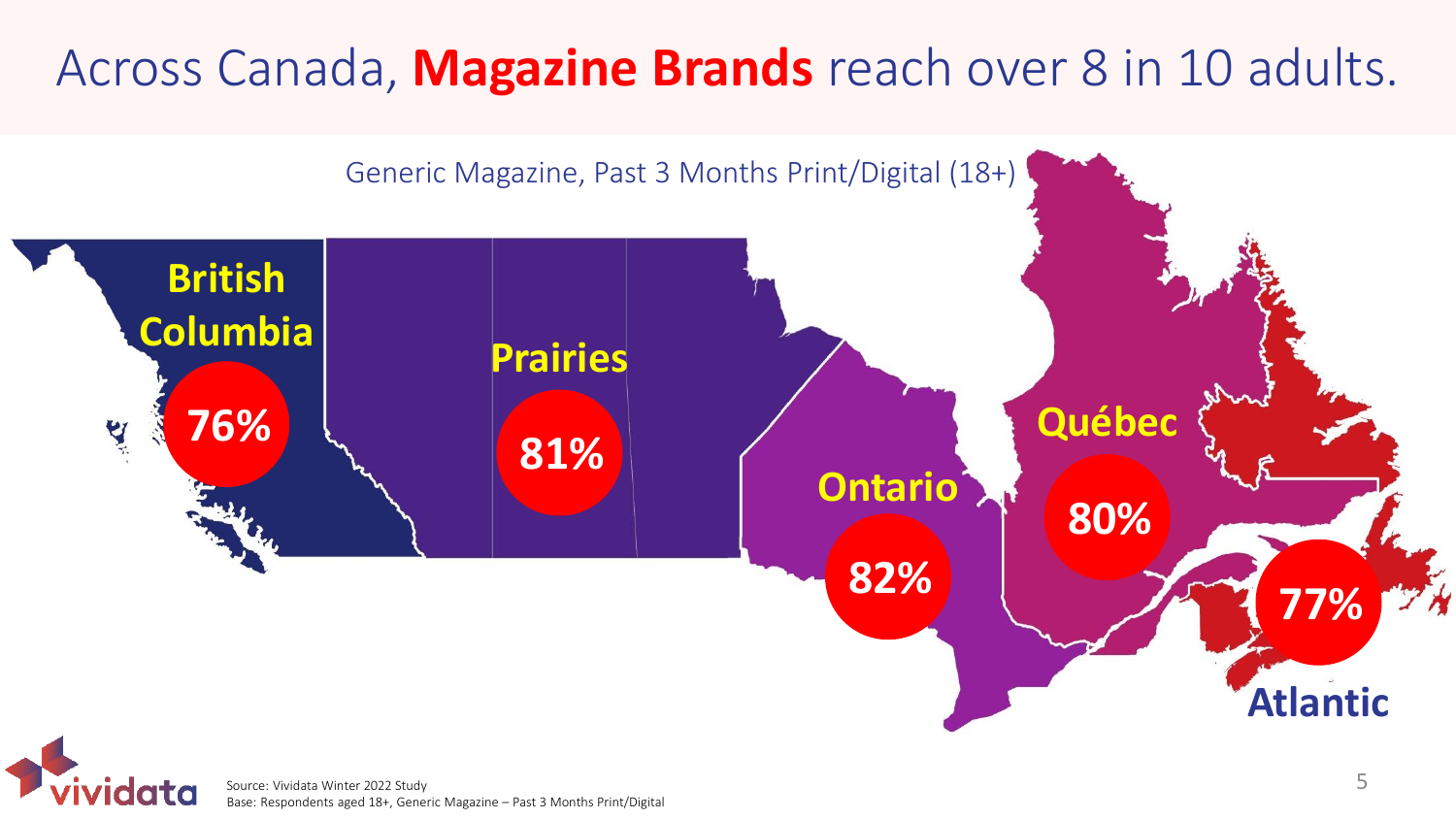### Food, Travel, and Health **Magazines**  are the most popular among Canadians.

#### Magazine Rank by Type, Print/Digital (18+)

|                    | <b>MAGAZINE TYPE</b>    | <b>REACH</b> | <b>MAGAZINE TYPE</b>                         | <b>REACH</b> |
|--------------------|-------------------------|--------------|----------------------------------------------|--------------|
| $\vert$ 1          | Food/Recipes            | 65%          | Women's<br>(12)                              | 42%          |
| $\overline{2}$     | Travel/Tourism          | 56%          | Fashion/Beauty<br>$\overline{13}$            | 40%          |
| $\overline{3}$     | Health/Fitness          | 53%          | Art<br>$\overline{14}$                       | 37%          |
| $\overline{4}$     | Nature                  | 53%          | Professional/Occupational<br>$\overline{15}$ | 37%          |
| $\boxed{5}$        | Technology/Science      | 52%          | Cultural/Ethnic<br>(16)                      | 34%          |
| 6                  | Entertainment/Celebrity | 51%          | <b>Alternative News</b><br>(17)              | 32%          |
|                    | Home Improvement        | 51%          | Men's<br>(18)                                | 32%          |
| $\left( 8 \right)$ | Home Décor              | 49%          | Automotive/Motorcycle<br>(19)                | 31%          |
| $\left( 9\right)$  | Sports/Recreation       | 44%          | Parenting/Babies<br>20                       | 21%          |
| $\left(10\right)$  | Gardening               | 42%          | Children/Teen<br>(21)                        | 21%          |
| (11)               | Business/Finance        | 42%          | <b>Bridal</b>                                | 13%          |
|                    |                         |              |                                              |              |

Source: Vividata Winter 2022 Study Base: Respondents aged 18+, Magazine Types Read/Look through Usually or Sometimes (Print/Digital)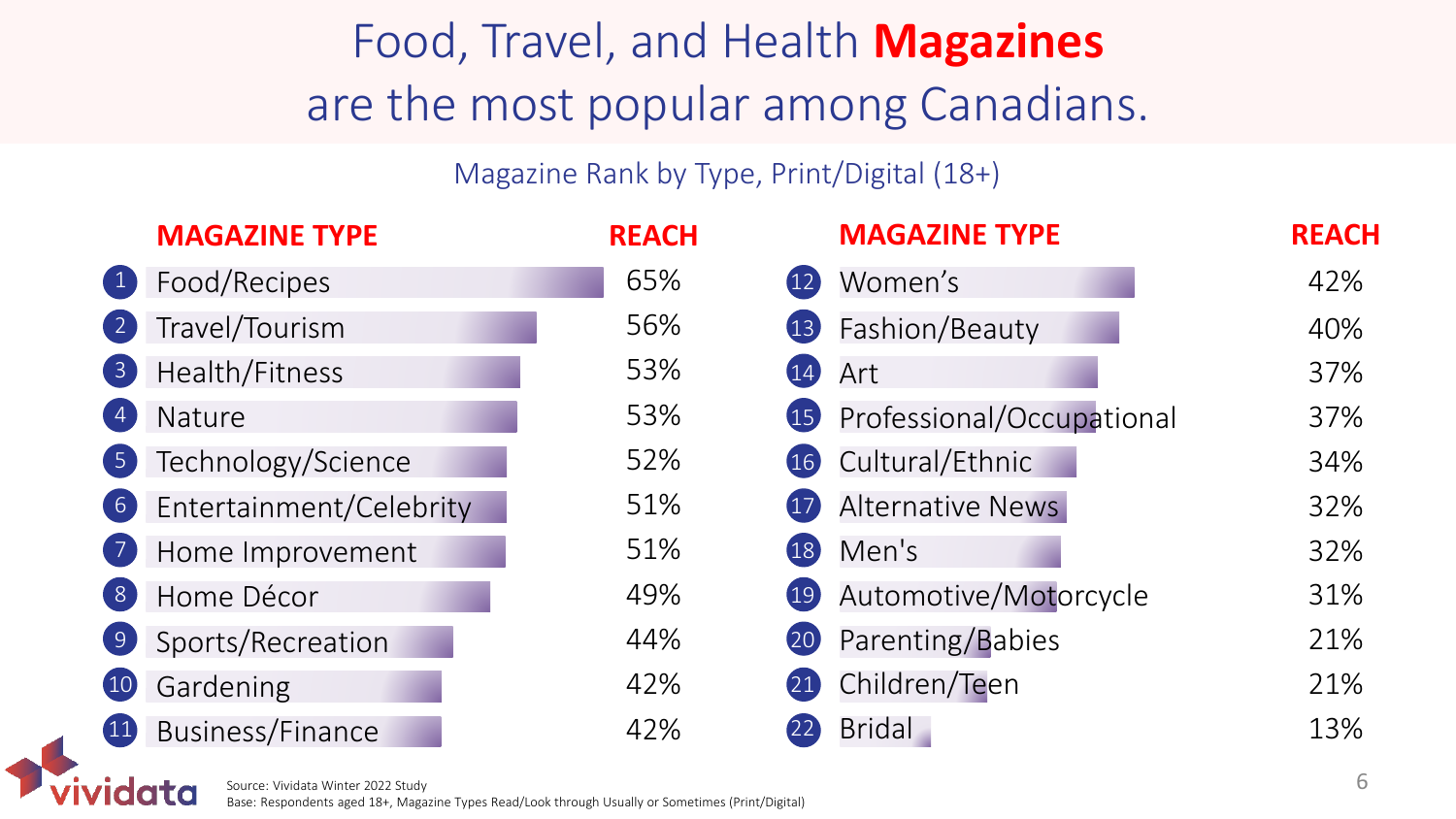### While 47% of **Magazine Readers** are reading exclusively via Print, 15% read Print in combination with more than one digital device.

#### Any Magazine, Composition of Print/Digital AIR (18+)



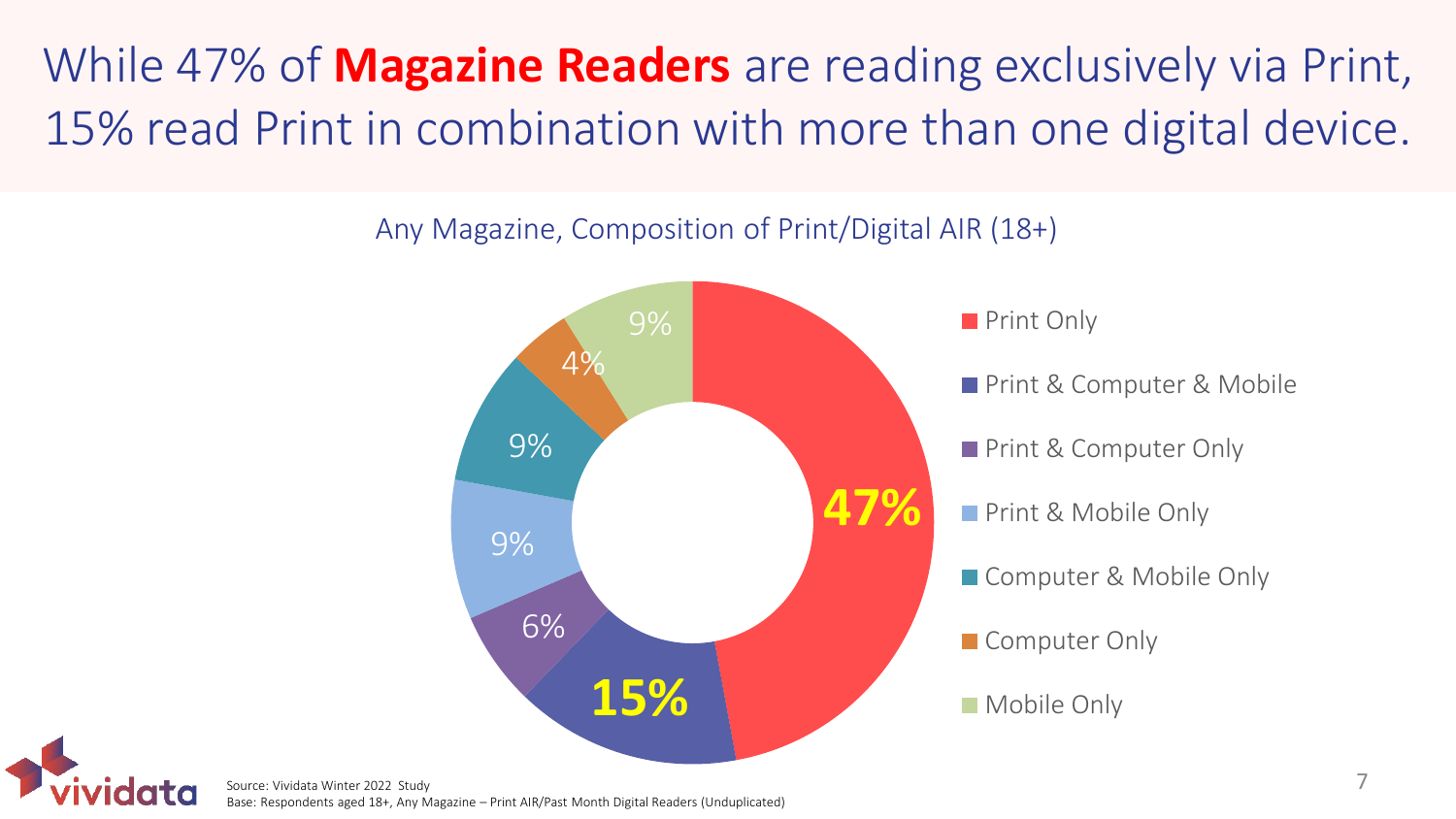## Platform readership of **Magazine Brands**  increasingly varies by title.



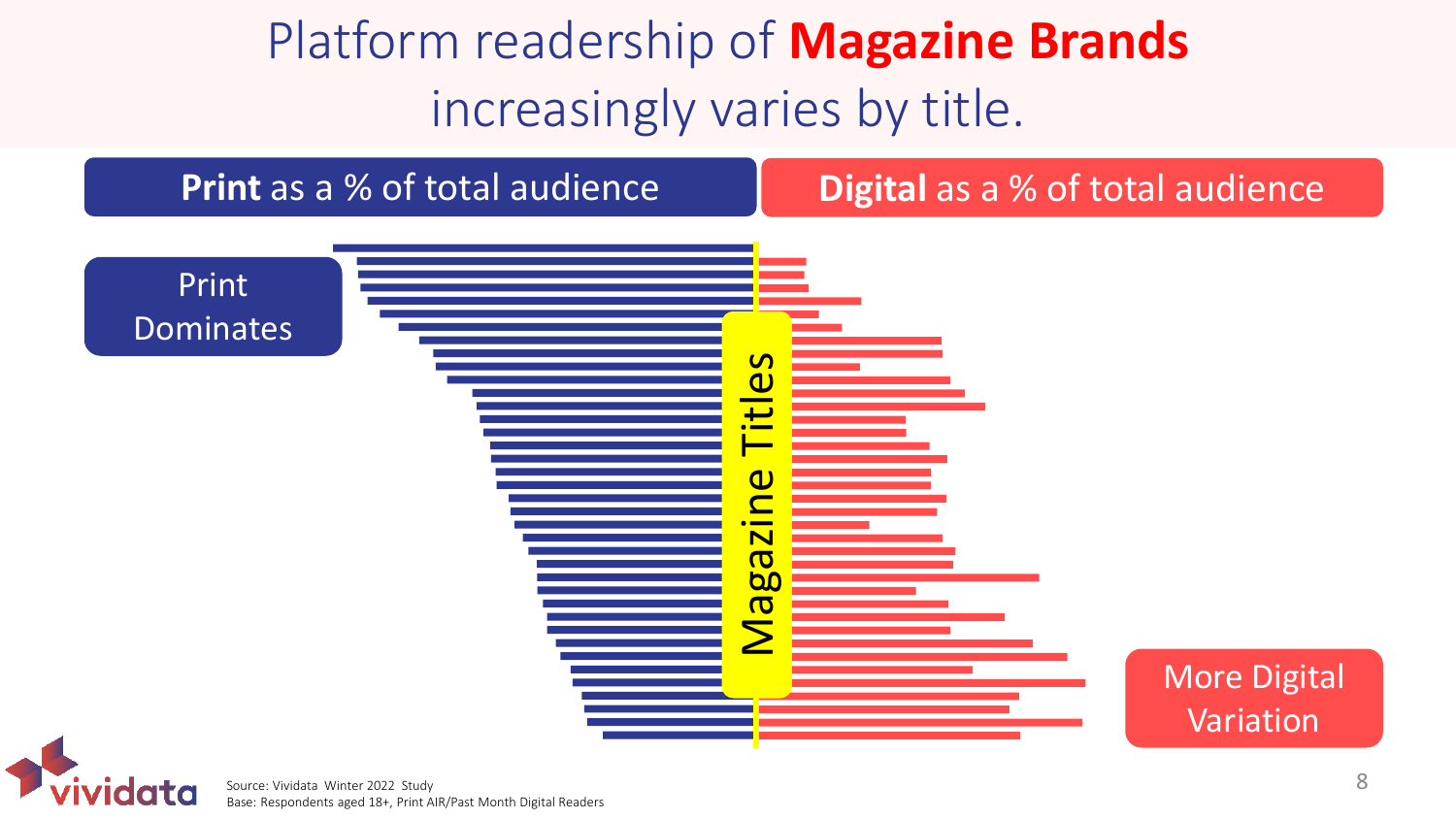### **Gen Z** & **Gen Y** are more likely to read a **Magazine's digital content** across all devices.

Any Magazine, Reach by Digital Device (18+)



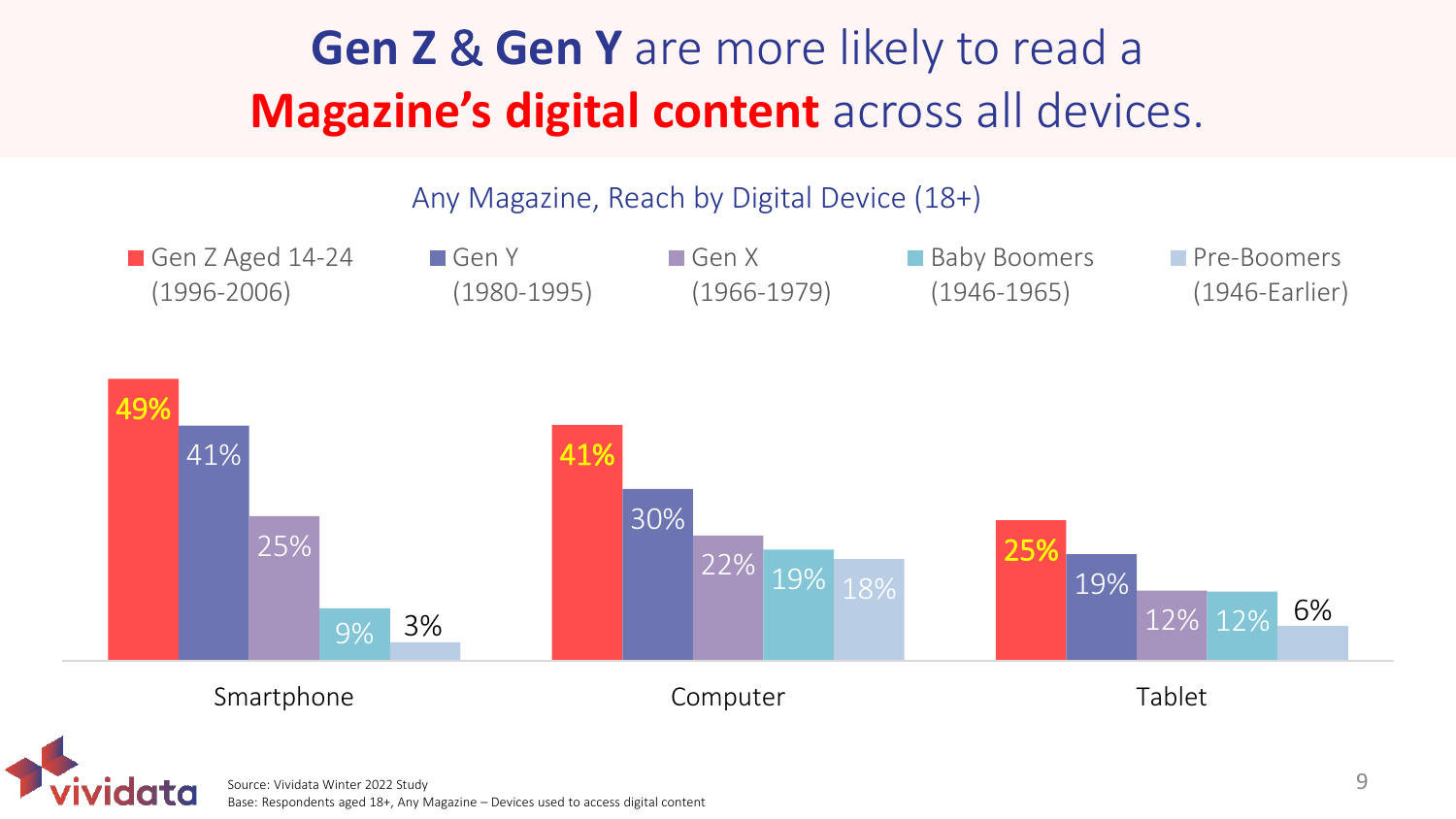#### **Gen X, Y & Z** predominantly access **Digital Magazine** content indirectly, via search and social media.

Any Magazine, Reach of Digital Readers (18+)

Gen Z Aged 14-24 (born 1996-2006)

Gen Y (born 1980-1995)

Gen X (born 1966-1979)

Baby Boomers (born 1946-1965)

**Pre-Boomers (born before 1946)** 



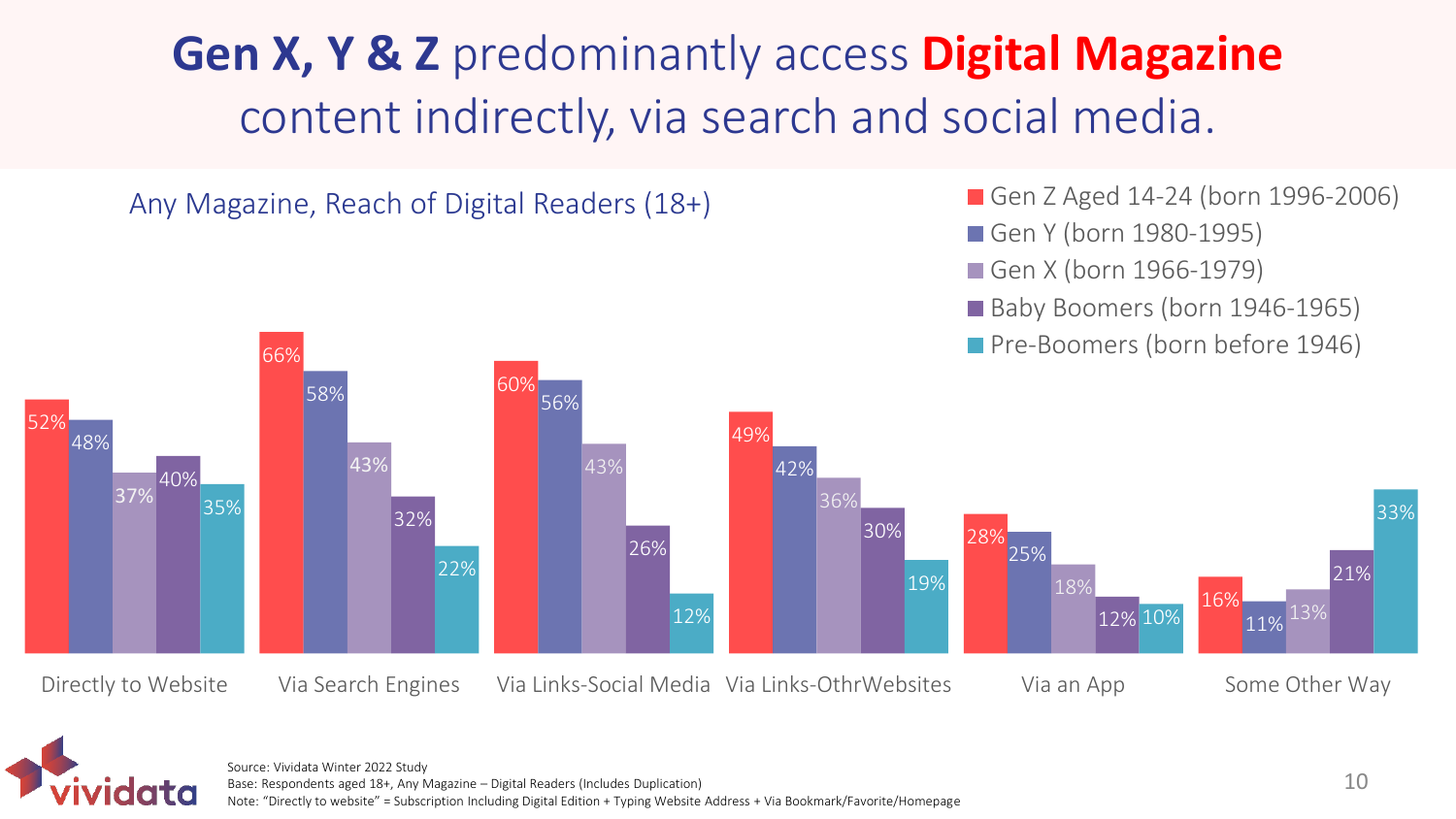Nearly 1 in 4 **Magazine** readers searched online for a product, brand, and/or service advertised, while just over 1 in 10 made a purchase.

> Actions Taken After Seeing a Magazine Advertisement Any Magazine, Print/Digital AR (18+)



Source: Vividata Winter 2022 Study Base: Respondents aged 18+, Any Magazine – Print/Digital AR; (Unduplicated) Note: "Spoke about the ad/product/brand/service online or elsewhere" = Talked about, Commented on Social Media, and Recommended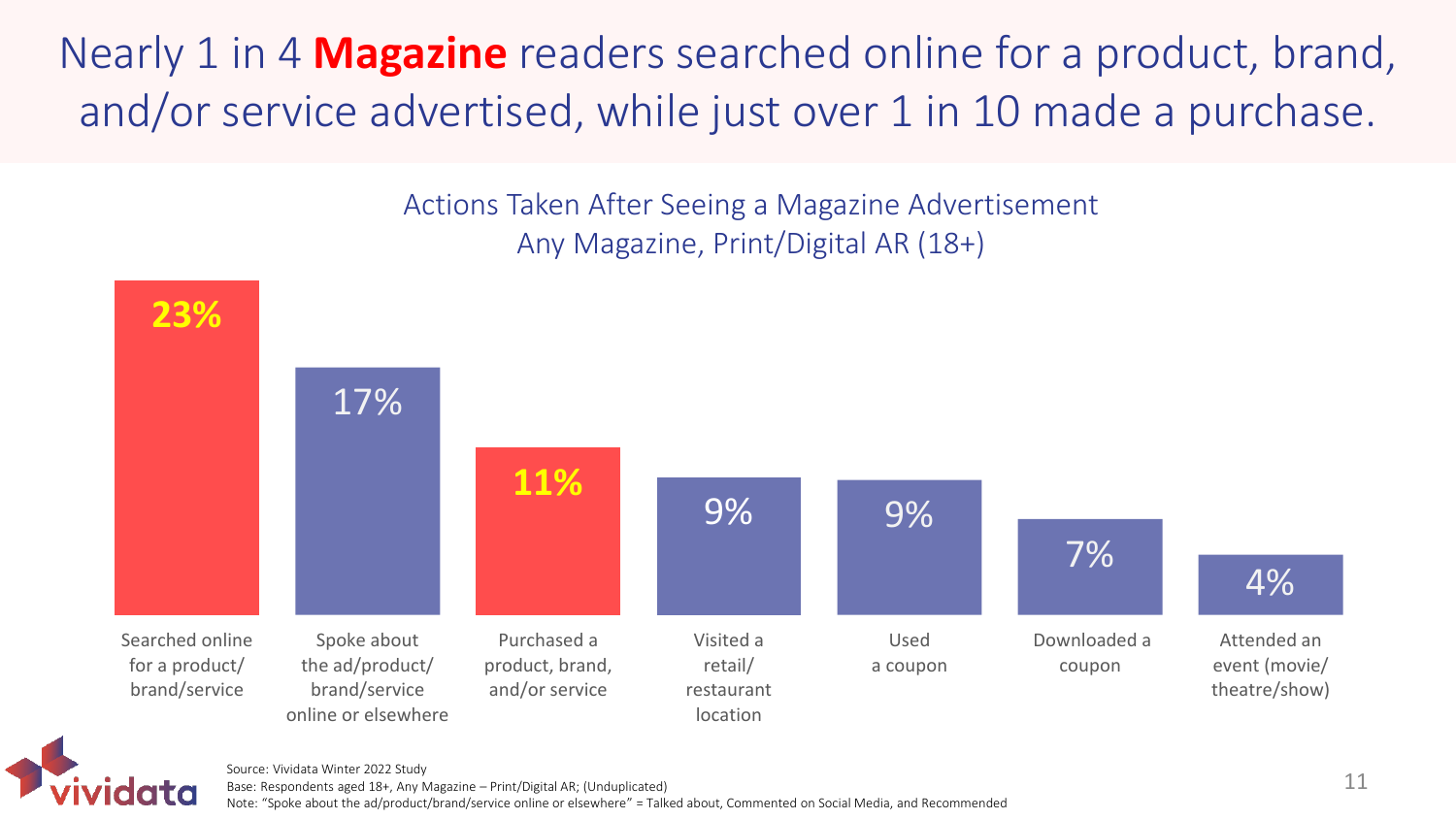# **NEWSPAPERS**

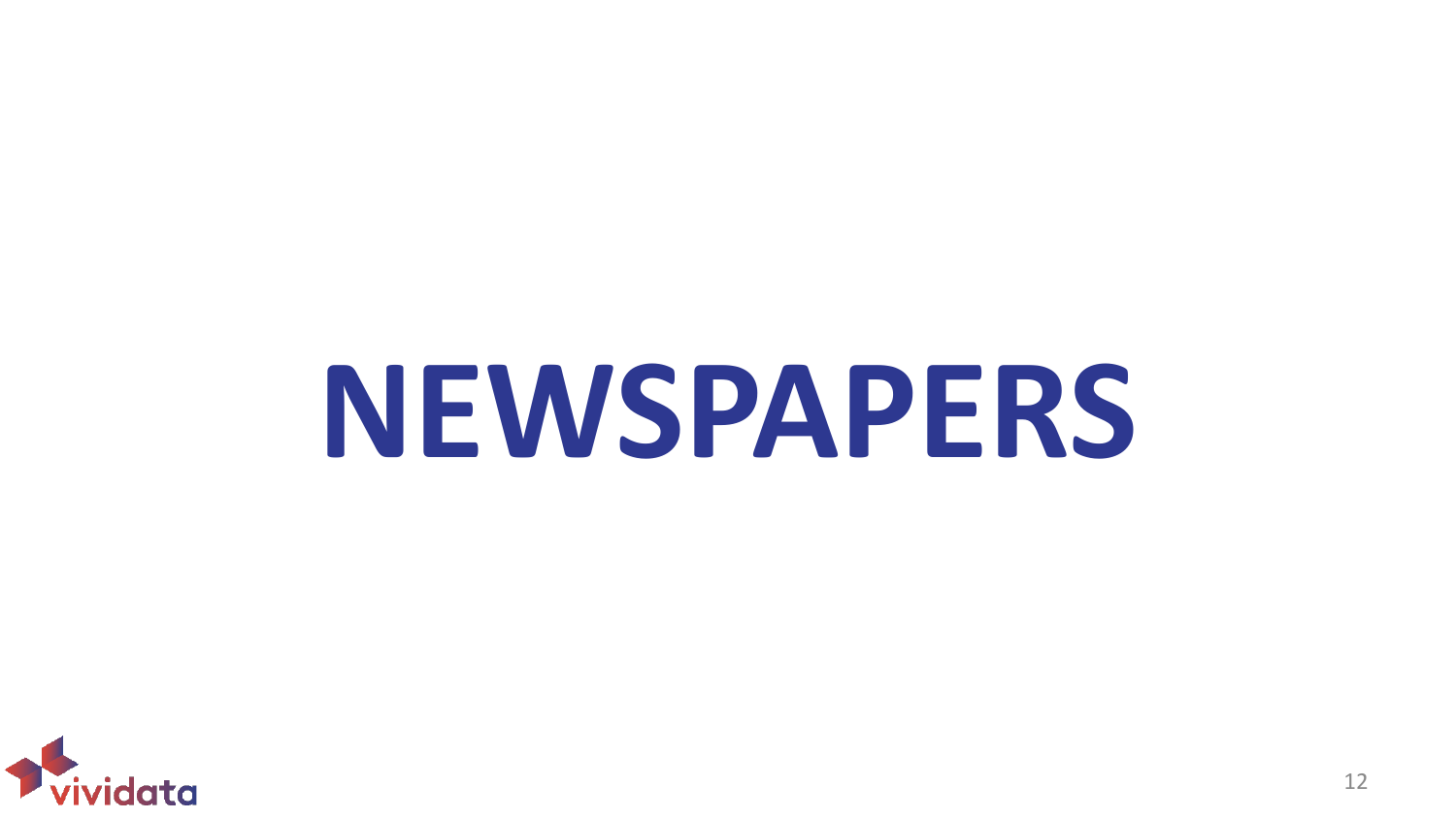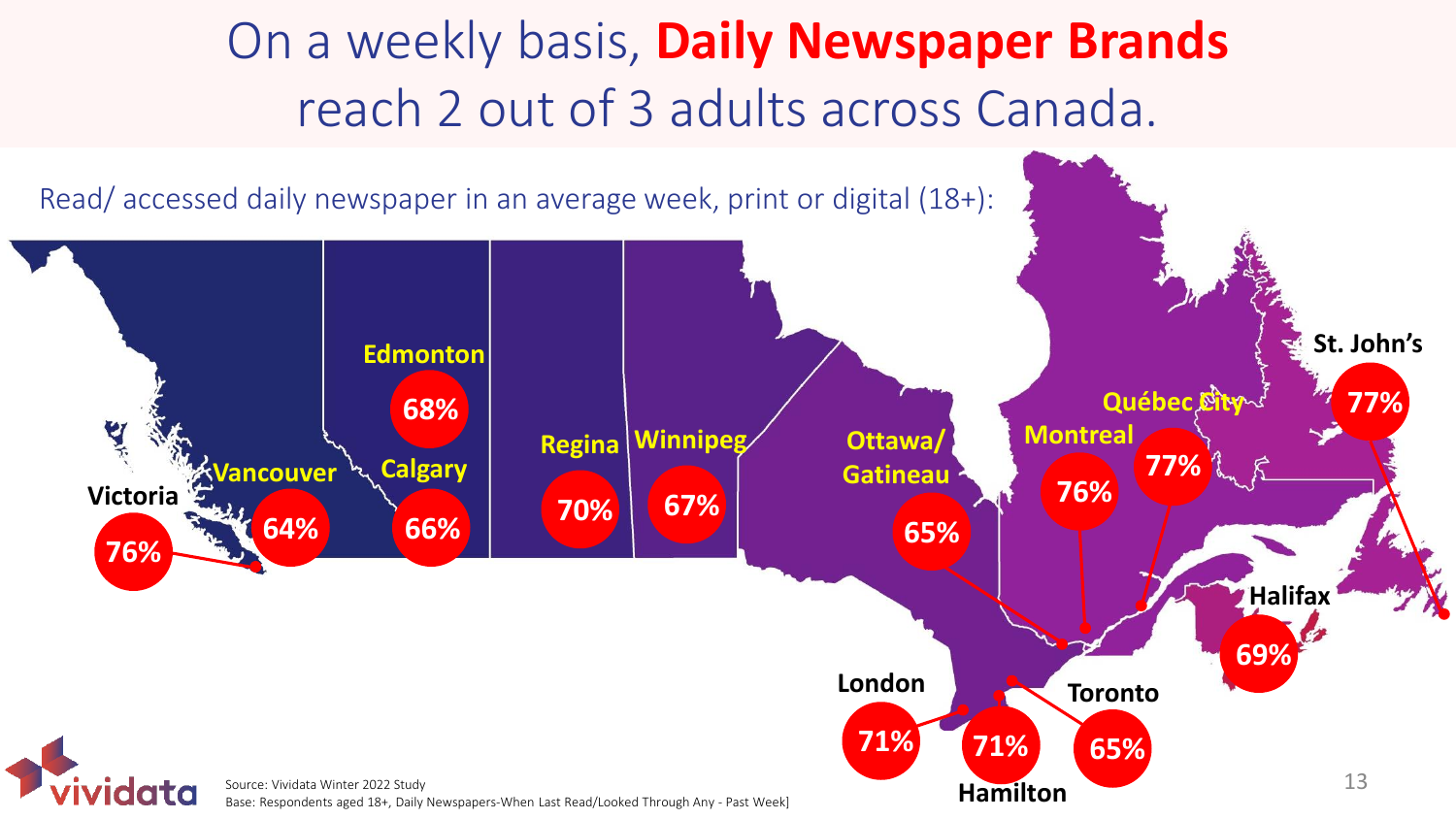## 59% of **Newspaper Brand** readers access newspaper content on a mobile device.

Any Newspaper, Composition of Weekly Print/Digital Readers (Major Markets, 18+)

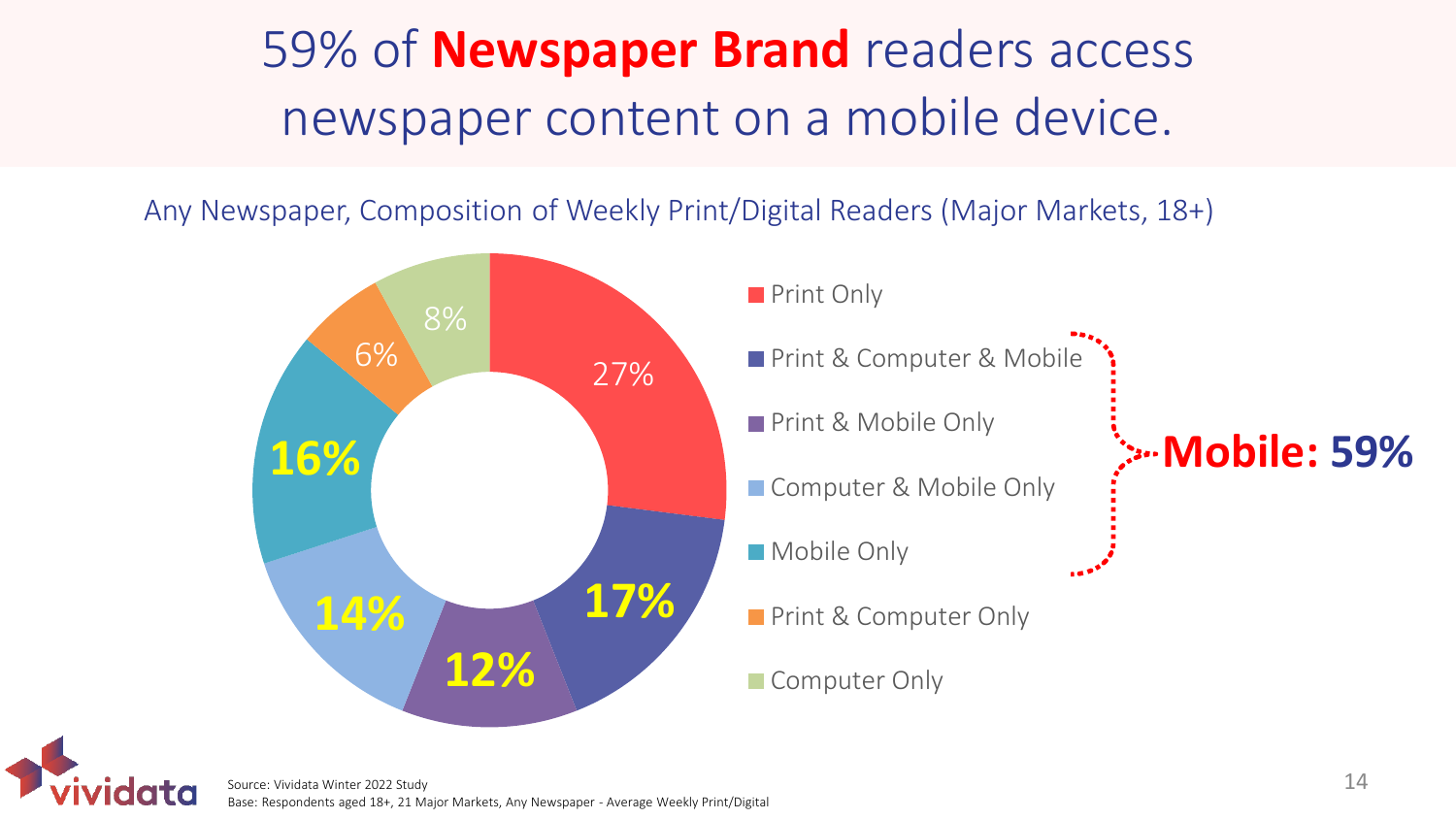### Platform readership of **Newspaper Brands**  continues to vary by title.

**Print** as a % of total audience **Digital** as a % of total audience

Print **Dominates** 



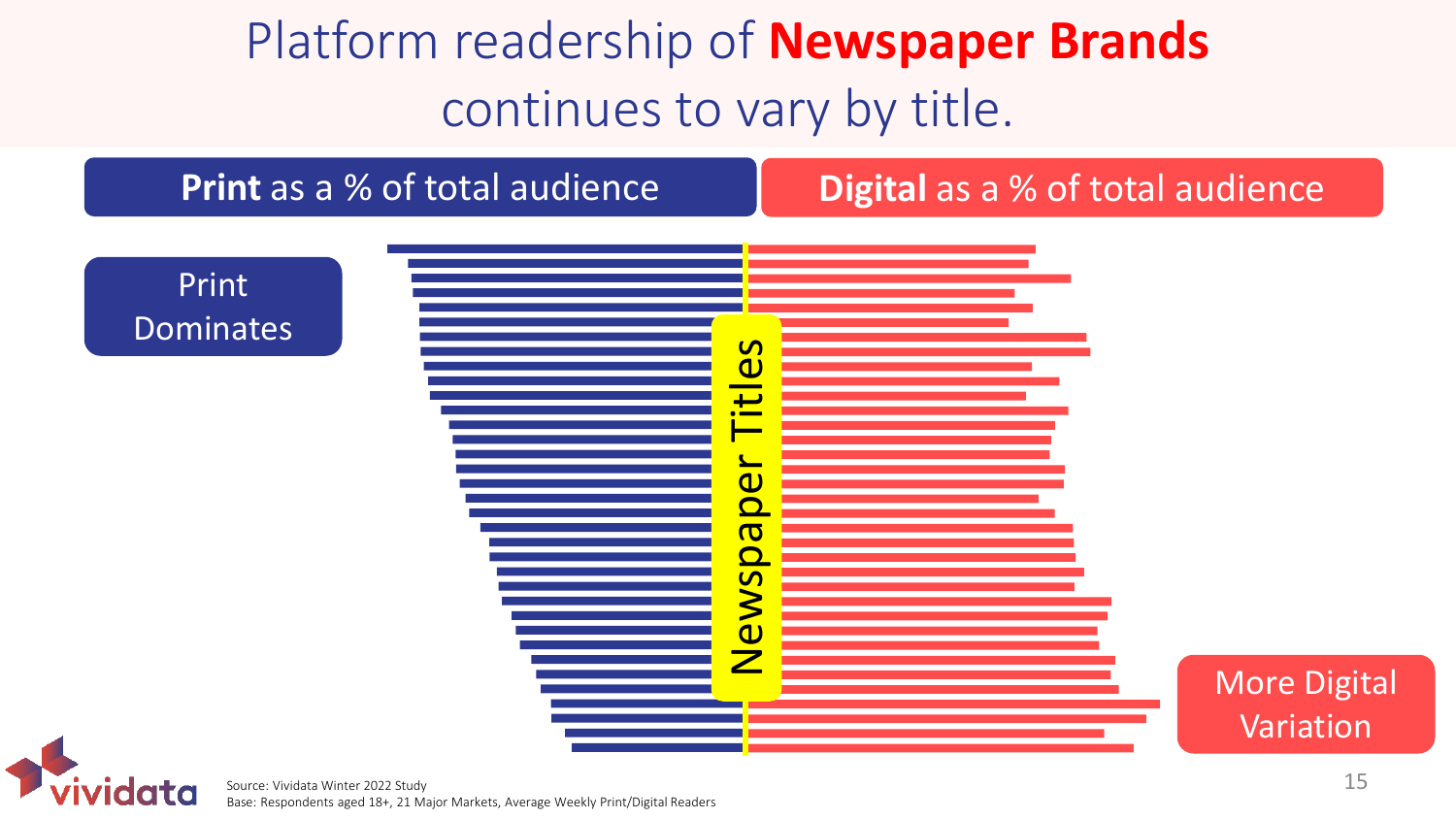**Newspaper Brand** readers are equally active on digital during the weekdays and weekends.

Weekday and Weekend AIR Readers (Major Markets, 18+)

|         | Print Only | <b>■</b> Both | Digital Only |
|---------|------------|---------------|--------------|
| Weekday | 21%        | 33%           | 46%          |
|         |            |               |              |
| Weekend | 33%        | 32%           | 35%          |



Source: Vividata Winter 2022 Study Base: Respondents aged 18+, Major Markets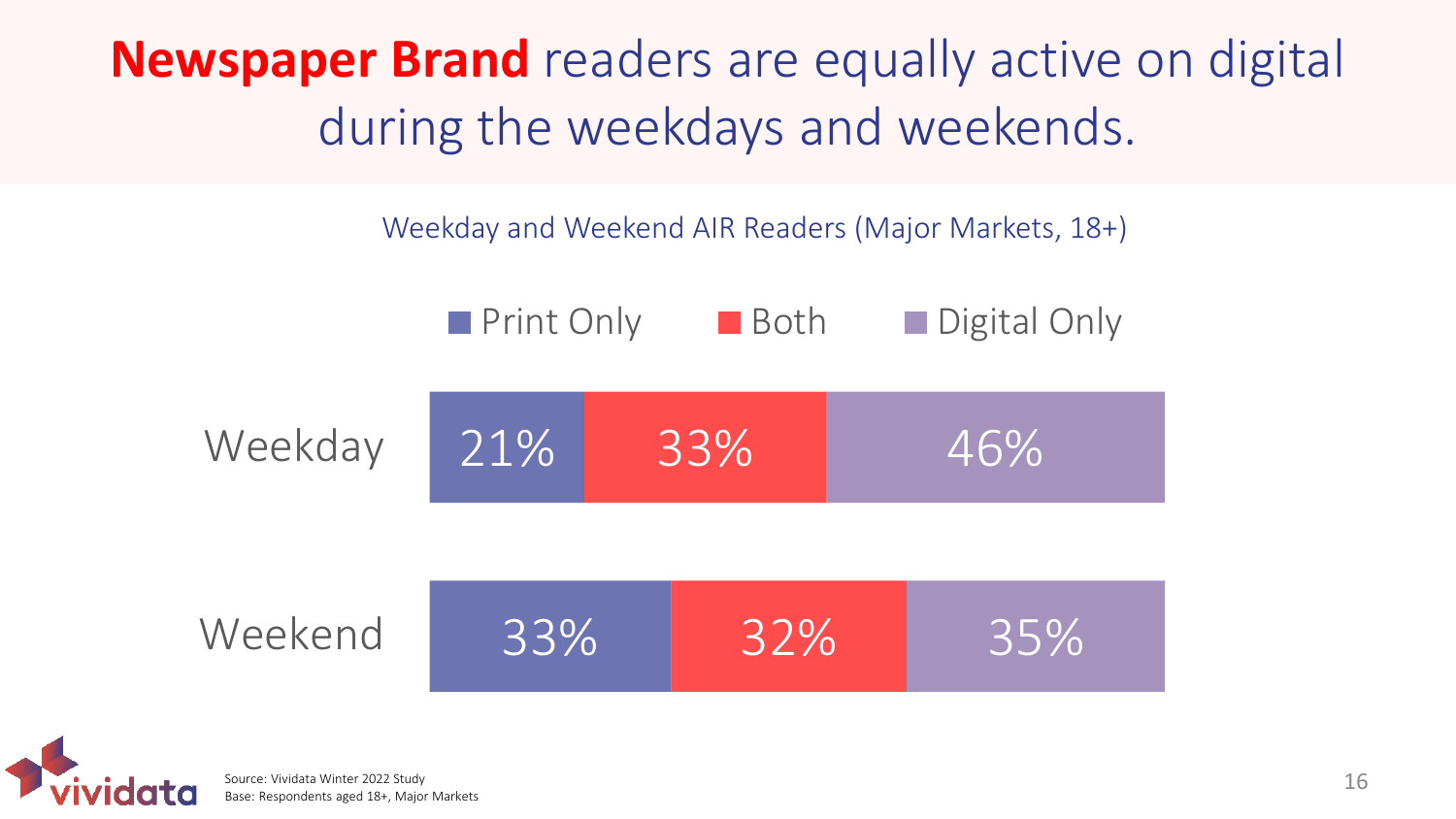**Gen X, Y & Z** have greater digital reading than older generations. **Gen Z** are more likely to read print only than **Gen Y or X**. **Gen X** are least likely to read both print and digital.



Source: Vividata Winter 2022 Study

Base: Respondents aged 18+, 21 Major Markets, Any Newspaper – Average Weekly Print/Digital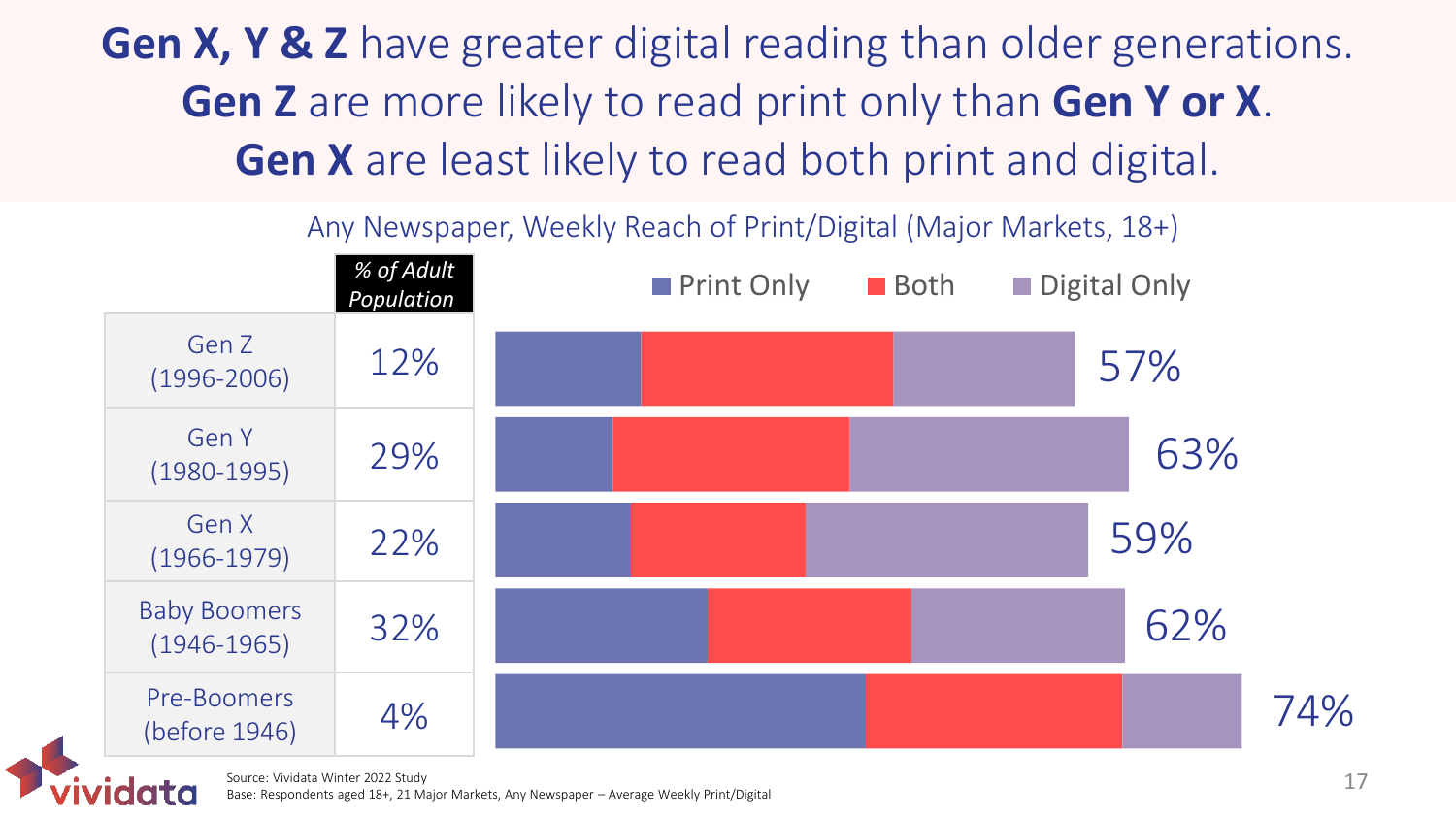#### **Baby Boomers** & **Pre-Boomers** are more likely to access **Digital Newspaper content** directly, while **Gen Z**, **Gen Y & Gen X**  predominantly access content via social media and search.

Any Newspaper, Reach of Weekly Digital Readers (Major Markets, 18+)

Gen Z Aged 14-24 (1996-2006) Gen Y (1980-1995) Gen X (1966-1979) Baby Boomers (1946-1965) Pre-Boomers (before 1946)





Base: Respondents aged 18+, 21 Major Markets - Any Newspaper – Digital Readers within Past Week (Includes duplication)

Note: "Directly to website" = Subscription Including Digital Access + Typing Website Address + Via Bookmark/Favorite/Homepage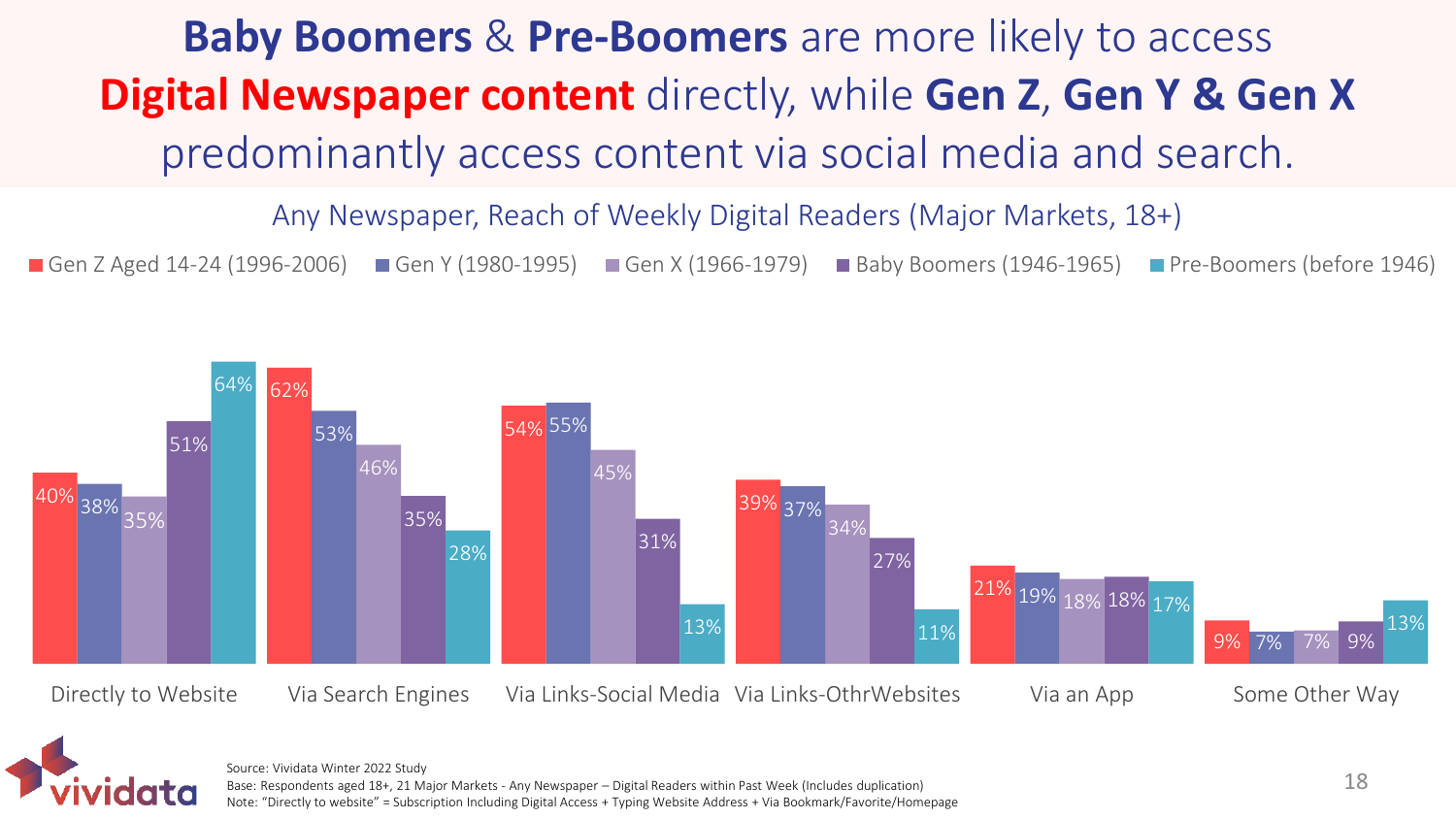Just over 1 in 5 **Newspaper Brand** readers searched online for a product, brand, and/or service advertised, while just over 1 in 10 made a purchase.

> Actions Taken After Seeing a Newspaper Advertisement Any Newspaper, Weekly Print/Digital (Major Markets, 18+)





Source: Vividata Winter 2022 Study Base: Respondents aged 18+, 21 Major Markets - , Any Newspaper – Average Weekly Print/Digital.

Note:"Spoke about the ad/product/brand/service online or elsewhere" = Talked about, Commented on Social Media, and Recommended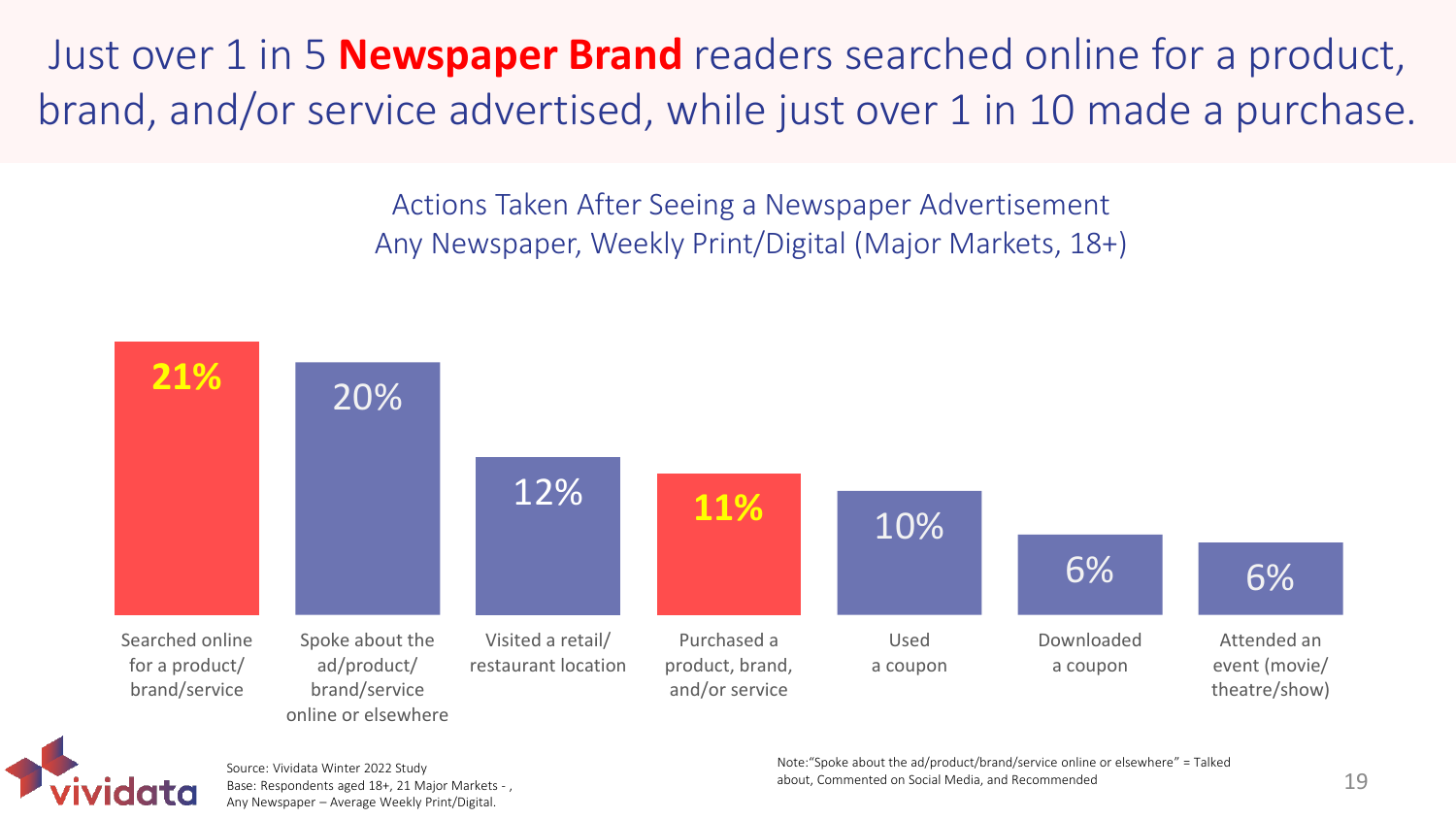# **COMMUNITY NEWSPAPERS**

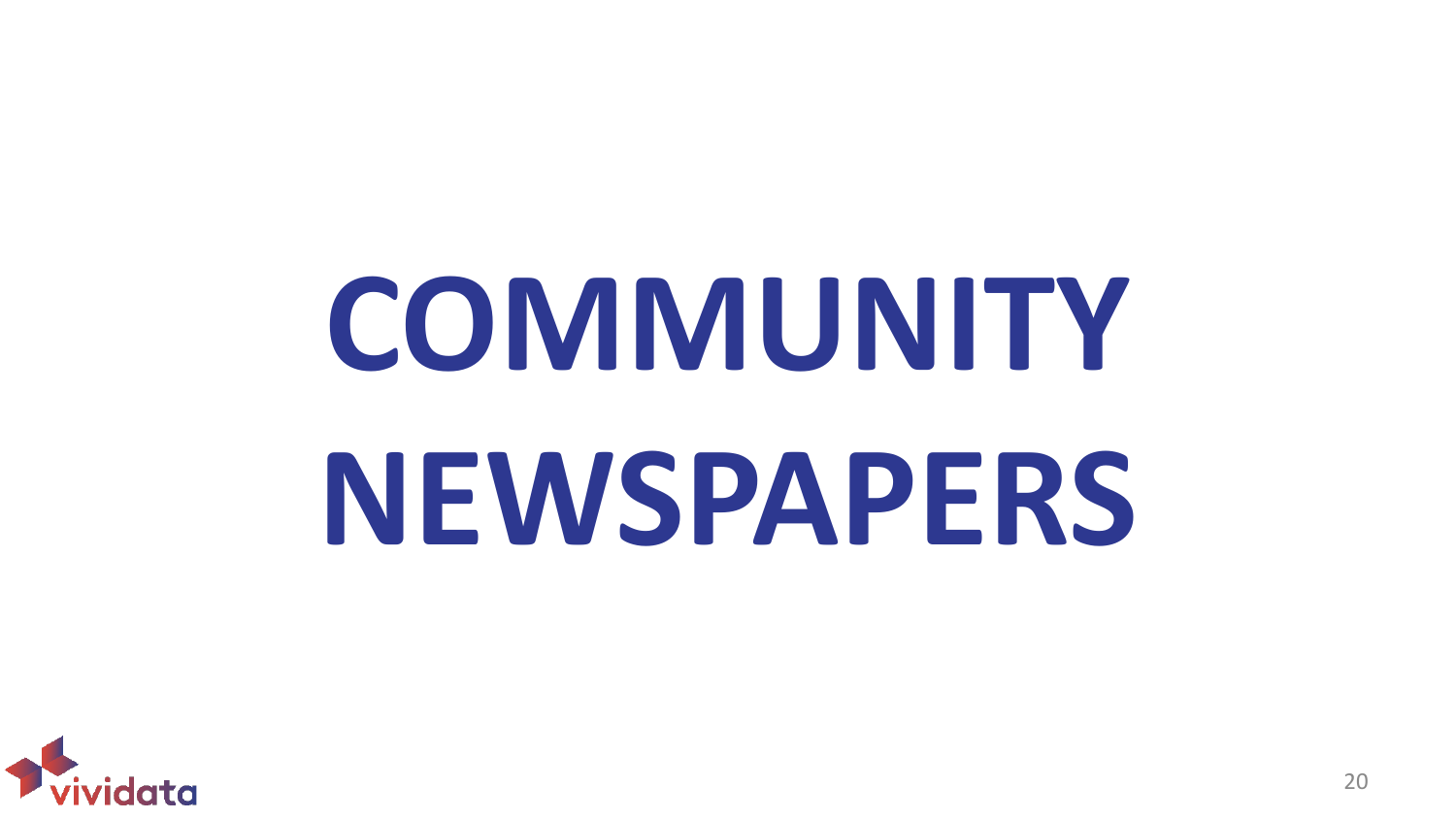## **Community Newspapers** achieve the highest weekly & monthly reach in British Columbia.

Reach of Community Newspapers (18+)

| <b>Community Newspaper</b><br>Reach % (Adults 18+) | <b>Total</b><br><b>Canada</b> | <b>British</b><br><b>Columbia</b> | <b>Prairies</b> | <b>Ontario</b> | Québec | <b>Atlantic</b> |
|----------------------------------------------------|-------------------------------|-----------------------------------|-----------------|----------------|--------|-----------------|
| <b>Weekly:</b>                                     | 40%                           | 52%                               | 36%             | 42%            | 34%    | 33%             |
| <b>Monthly:</b>                                    | 55%                           | 65%                               | 53%             | 56%            | 51%    | 48%             |
| <b>Longer Ago:</b>                                 | 27%                           | 22%                               | 79%             | 27%            | 26%    | 30%             |



Source: Vividata Winter 2022 Study

Base: Total Canada 18+, Read a Community Newspaper (Print/Digital) Within the Past Week/Month/Longer Ago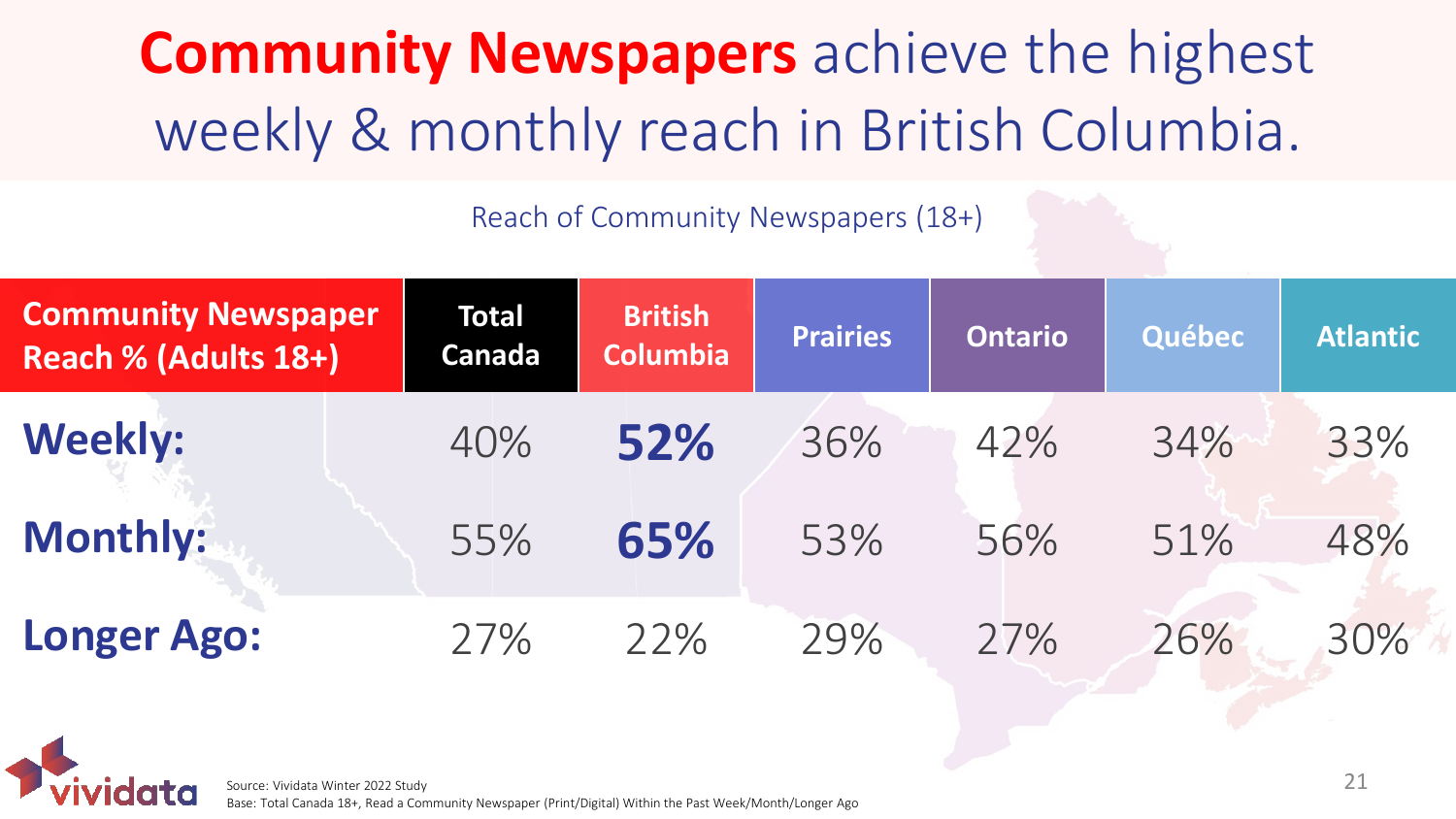# **Community Newspaper** readership is stronger in smaller markets and readership increases with age.

40% 32% 36% 36% 46% 58% 48% 35% 42% 44% 53% 69% Adults 18+ . Gen Z (1996-2019) Gen Y (1980-1995) Gen X (1966-1979) Baby Boomers (1946-1965) Pre-Boomers (before 1946) ■ Total Canada **■** Population Under 100,000 Weekly Reach of Community Newspapers (18+)

Source: Vividata Winter 2022 Study

Base: Total Canada 18+, Read a Community Newspaper (Print/Digital) in the Past Week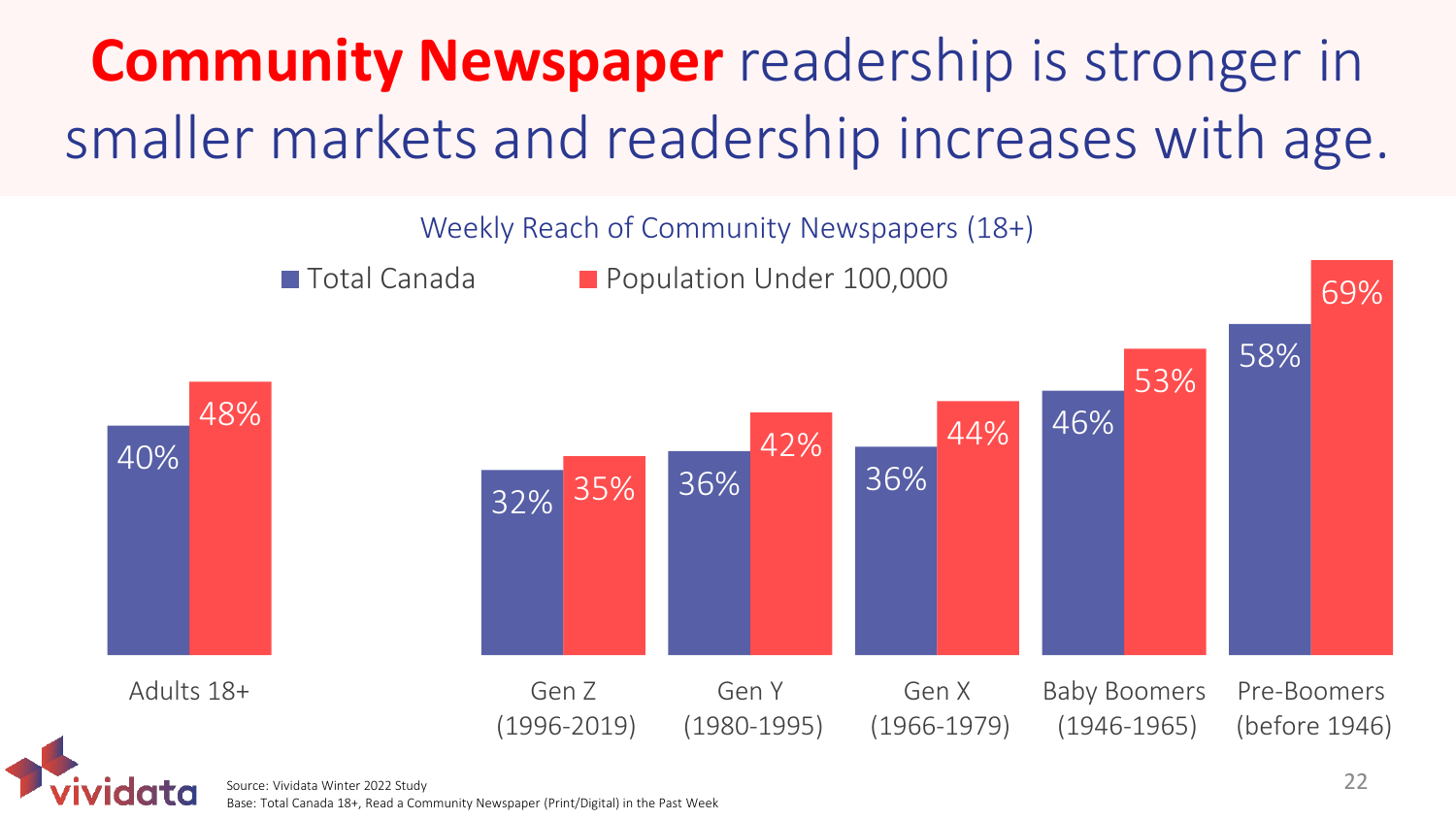# **Community Newspaper** readers use **flyers/inserts**  to plan their purchases, mostly so for groceries.

#### Community Newspaper Readers – Past Week (18+)



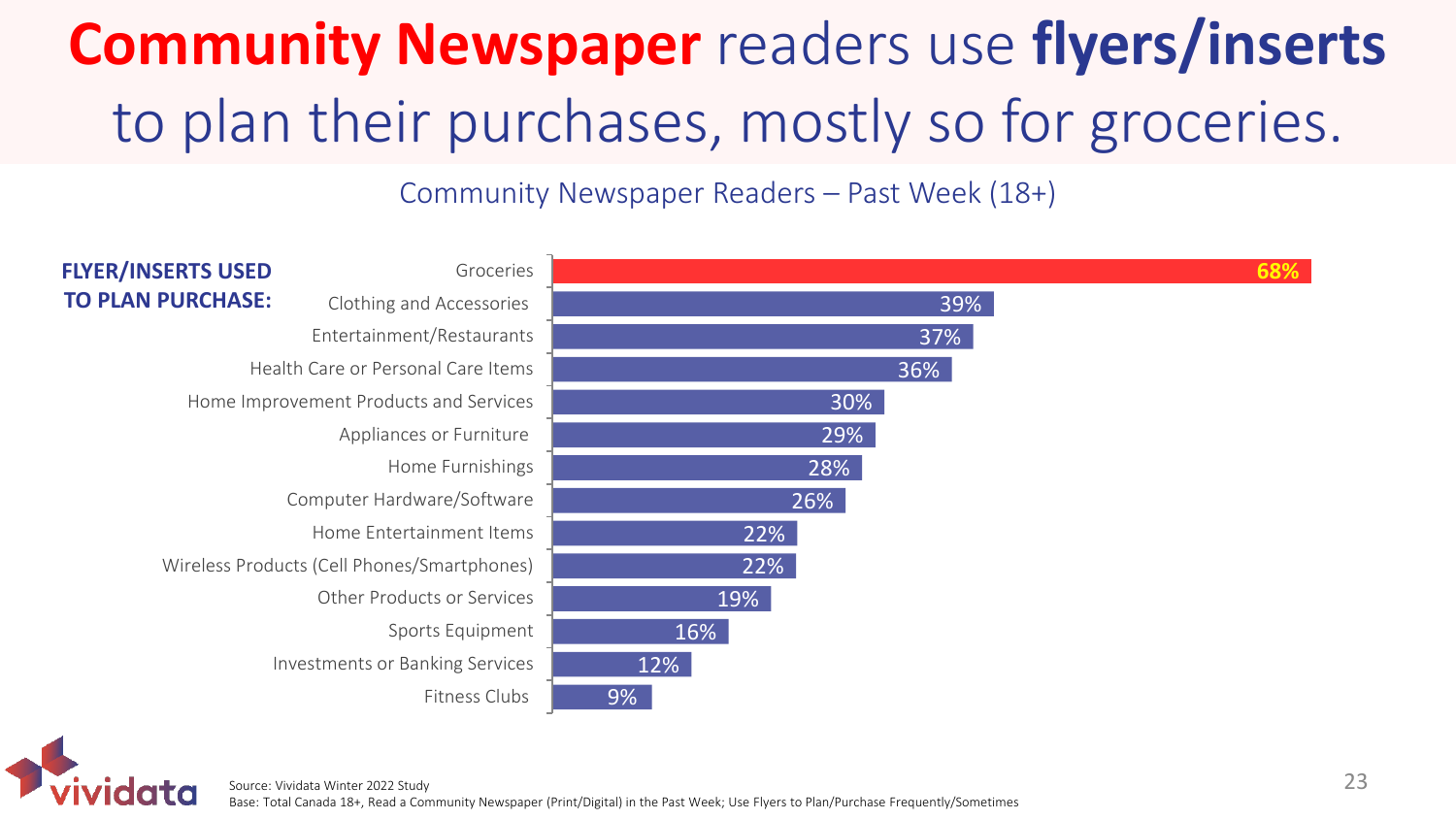## **Community Newspaper** readers are most interested in local news.

Sections Read in a Community Newspaper, Print/Digital Past Week (18+)



Source: Vividata Winter 2022 Study Base: Total Canada 18+, Read a Community Newspaper (Print/Digital) in the Past Week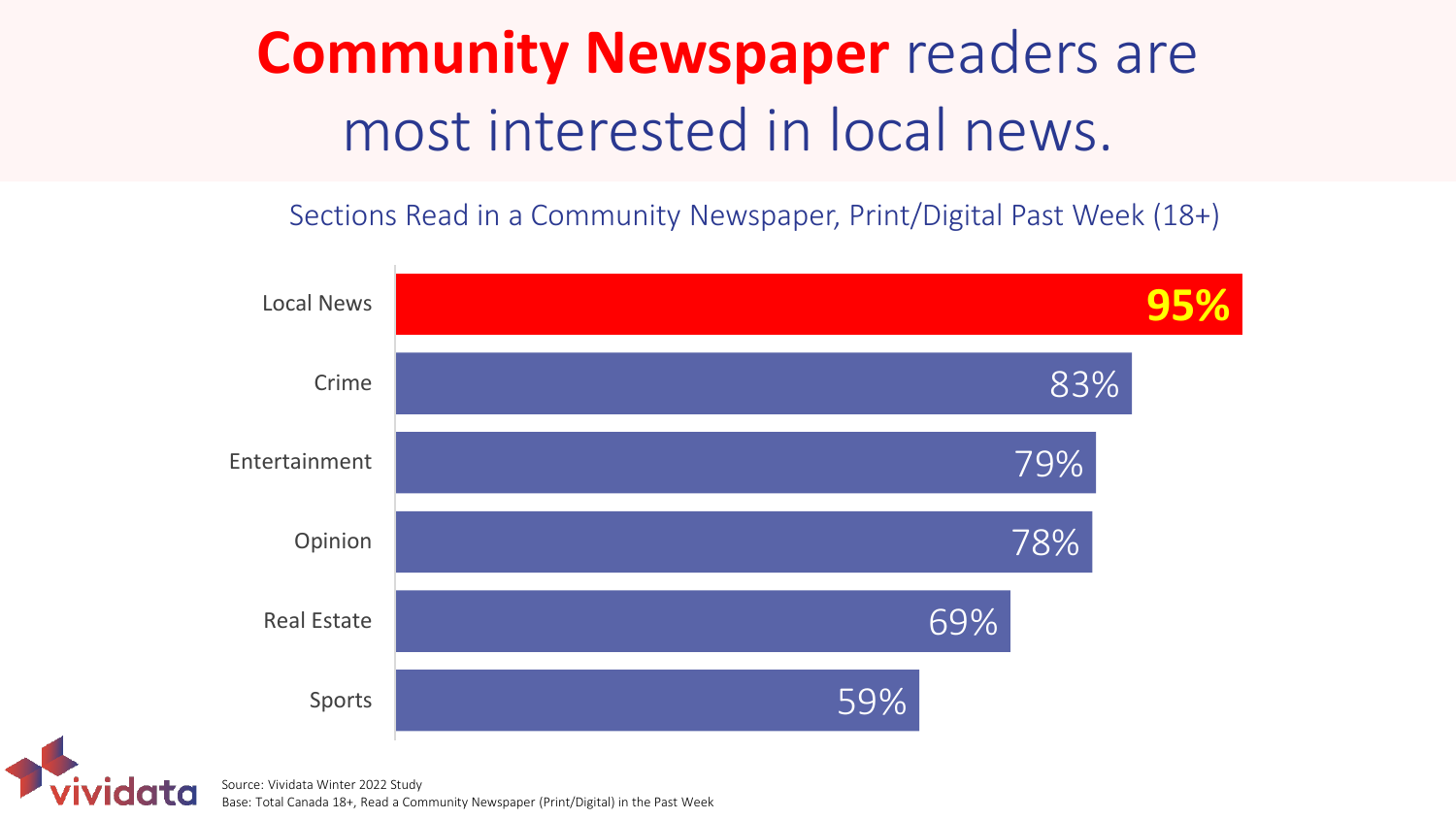## **MEDIA AND TECHNOLOGY SEGMENTS**

% of Canadian Adults:

| <b>TRADITIONALISTS</b>      | Traditionalists are old-fashioned when it comes<br>to their media and purchasing preferences.                                      | 27% |  |
|-----------------------------|------------------------------------------------------------------------------------------------------------------------------------|-----|--|
| <b>CONFORMISTS</b>          | While Conformists rely on TV to get news and<br>information, they are attempting to adapt to<br>new media and technology.          | 25% |  |
| <b>EARLY ADOPTERS</b>       | Early Adopters have a strong appetite for new<br>technology/products and prefer quality over style.                                | 23% |  |
| <b>LAGGARDS</b>             | Streaming and new media has not affected<br>Laggards to the extent as it has others,<br>particularly their radio listening habits. | 14% |  |
| <b>TECH SAVYY STREAMERS</b> | Tech Savvy Streamers are confident with new<br>technology, and streaming is a large part of<br>their media consumption.            | 12% |  |

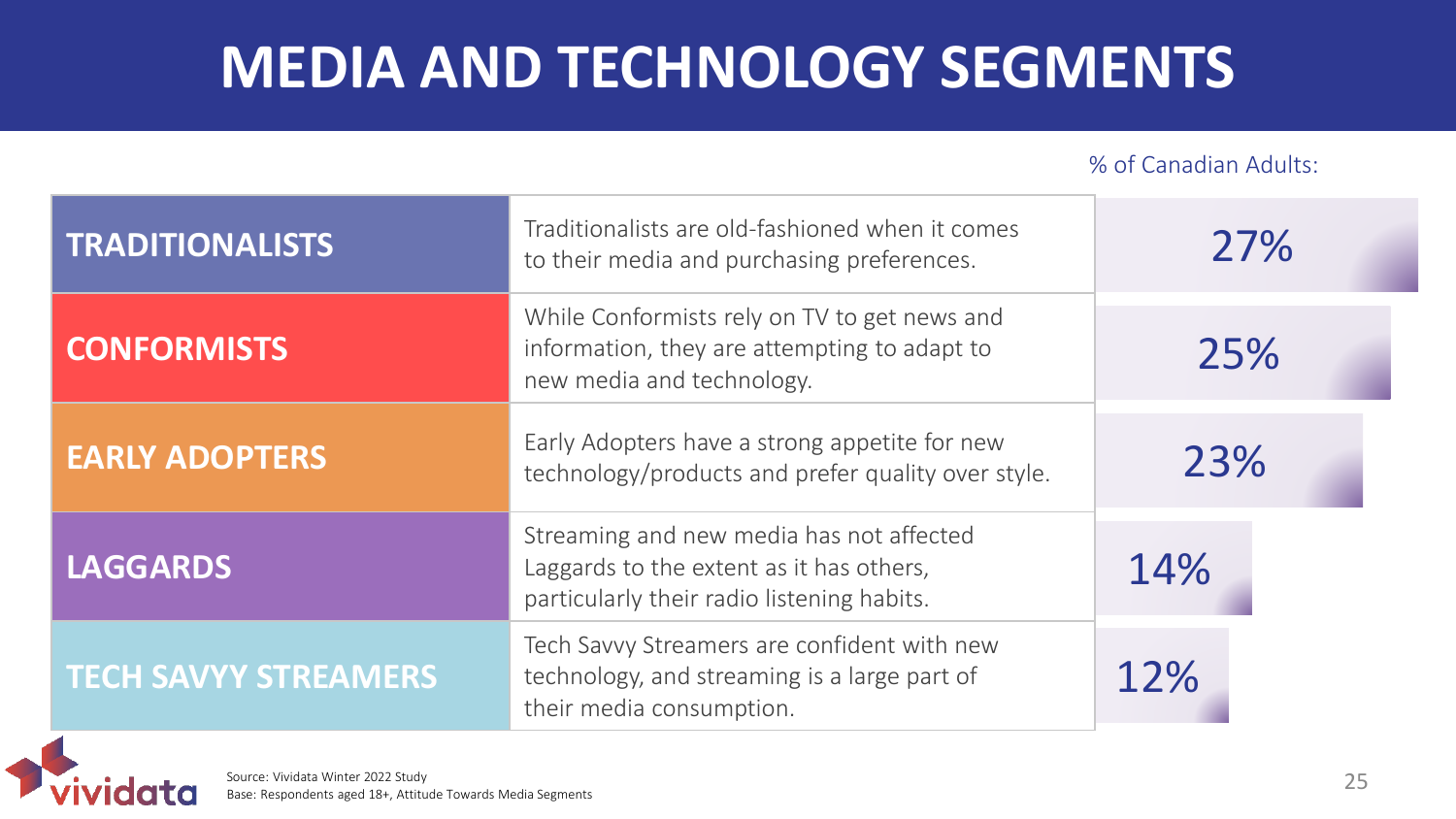# **TRUST IN NEWS**

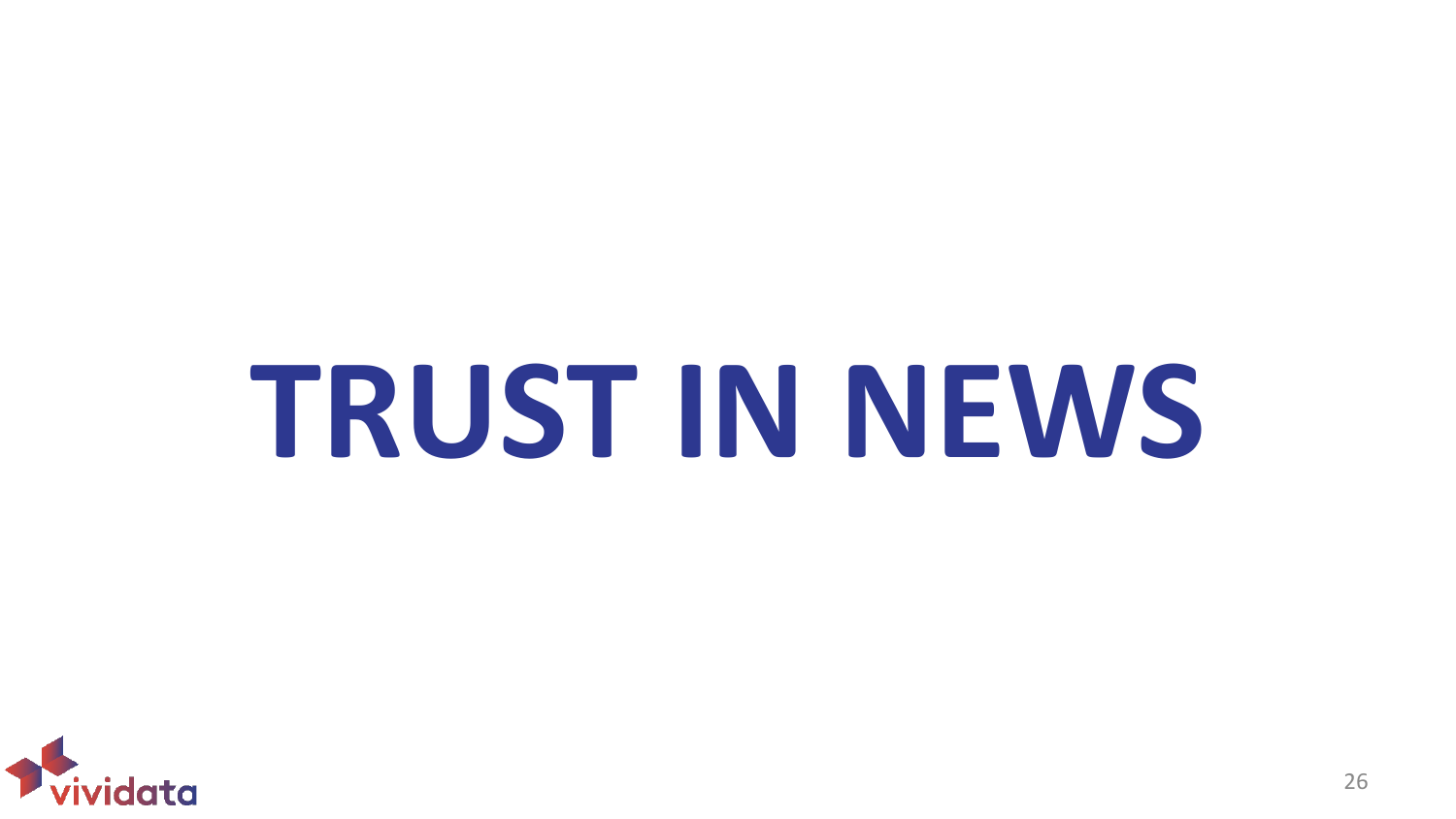**Over 7 in 10** Canadians catch up on the news at least once a day, with older generations the most likely to stay up-to-date on a regular basis.

How often Canadians catch up on the news, 18+:

|                        | Daily | Weekly | Monthly or Less |     | Do not Follow or Not Stated |           |       |
|------------------------|-------|--------|-----------------|-----|-----------------------------|-----------|-------|
| All Canadians 18+      |       |        |                 | 71% |                             | 19%<br>5% | 5%    |
| Gen Z (1996 to 2019)   |       |        | 49%             |     | 31%                         | 12%       | 8%    |
| Gen Y (1980 to 1995)   |       |        | 61%             |     | 25%                         | 6%        | 8%    |
| Gen X (1966 to 1979)   |       |        |                 | 72% |                             | 19%<br>4% | 5%    |
| Boomers (1946 to 1965) |       |        |                 |     | 83%                         | 14%       | 2%1%  |
| Pre-Boomers (<1946)    |       |        |                 |     | 87%                         | 8%        | 2% 3% |



"Daily": Several times a day or at least once a day. "Weekly": Several times a week or about once a week. "Monthly": 2-3 times a month, about once a month, or less often than once a month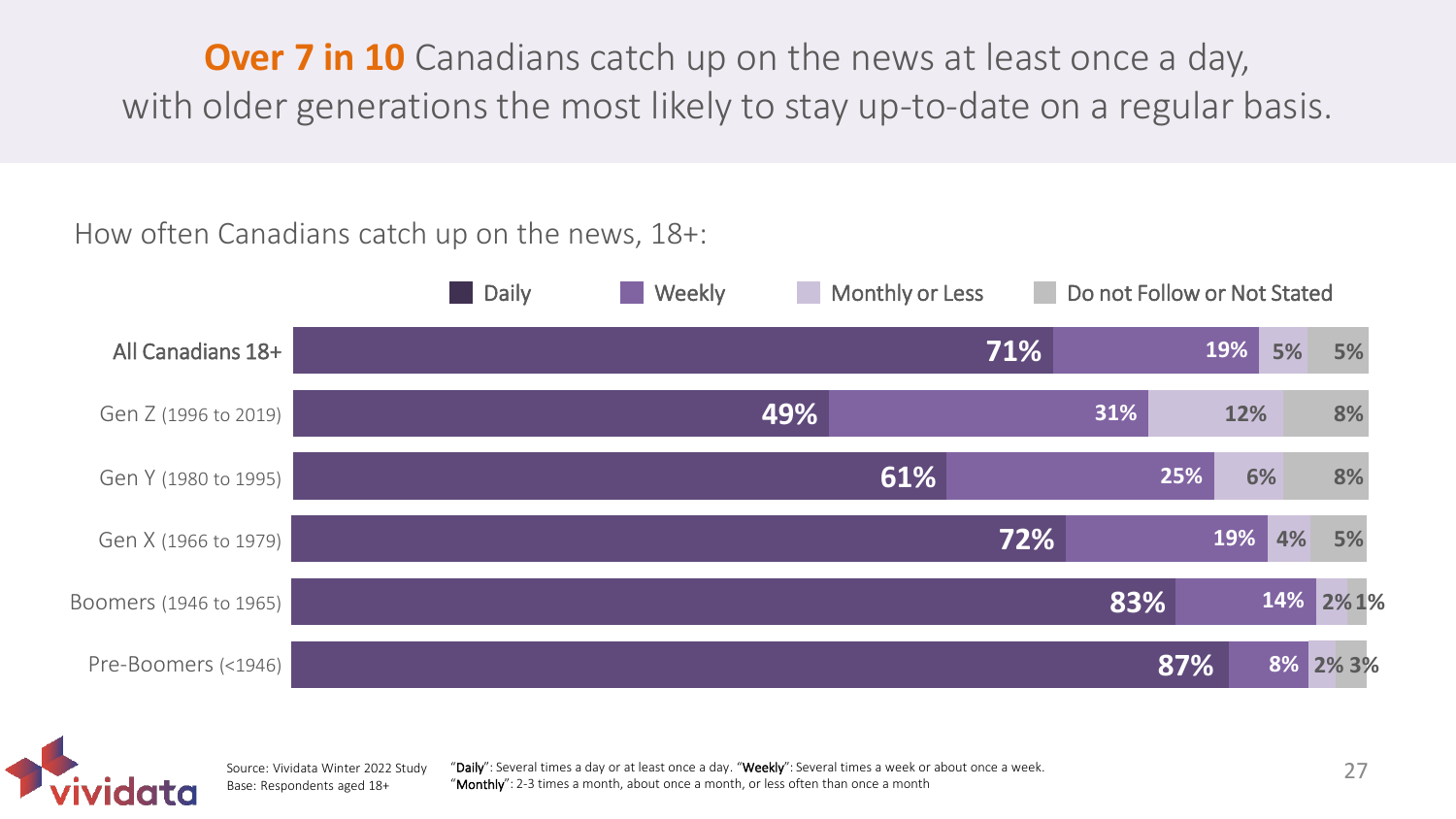While most Canadians that regularly catch up on news still have trust in the news they consume, **2 in 3** feel news on social media has become less trustworthy.

Change in trust in news\* among Canadians 18+ that consumer news at least weekly, by media:





Source: Vividata Winter 2022 Study Base: Respondents aged 18+, that catch up on news several times a day, at least once a day, several times a week or about once a week.

\*"Knowing that there is more 'fake news' and 'misinformation' in media, how has your trust in the following news sources changed?"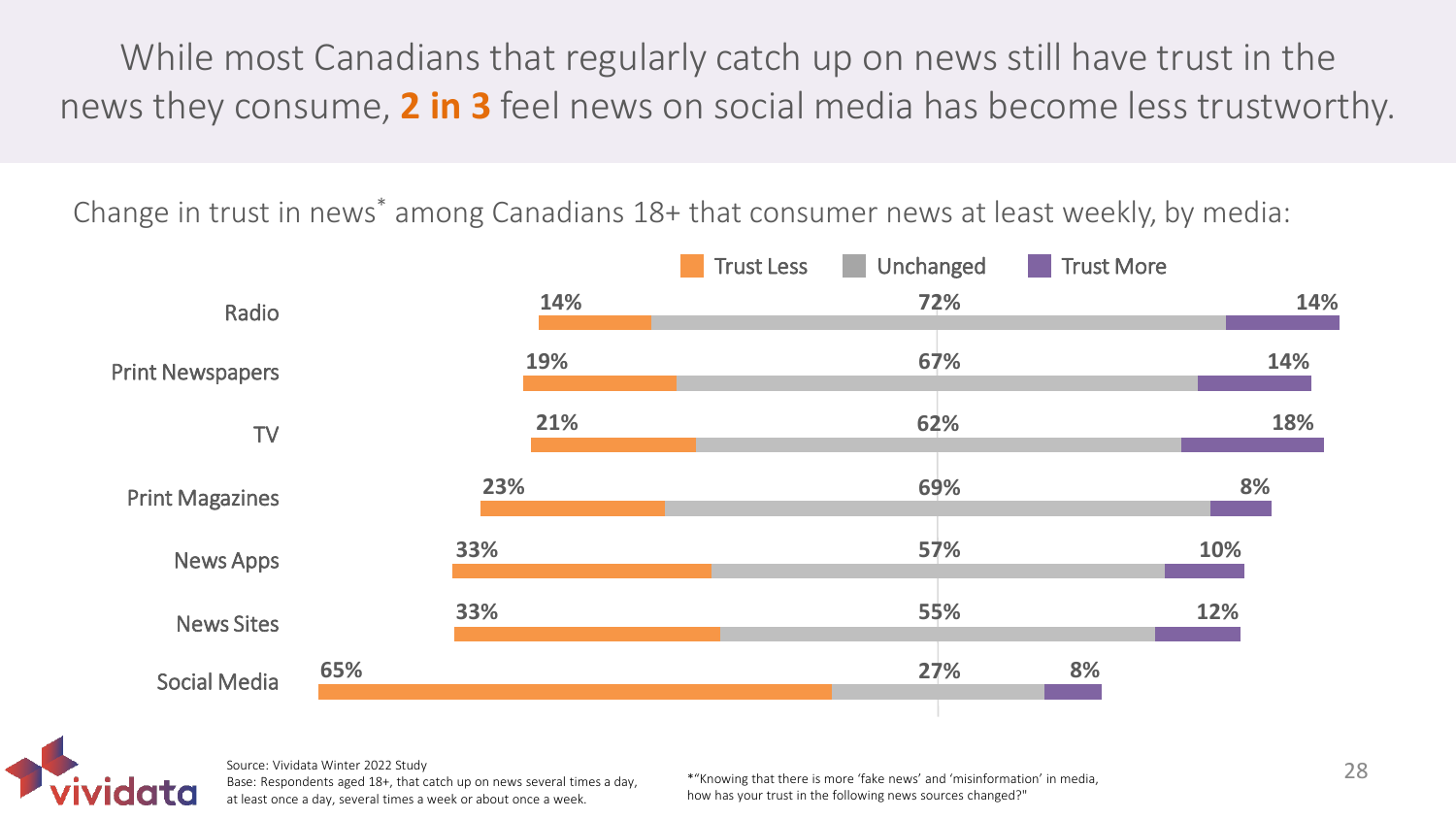Canadians that said they have more or the same trust in social media as a news source are also the **most likely** to take the news they're consuming as factual.



Source: Vividata Winter 2022 Study

Base: Respondents aged 18+, that catch up on news several times a day, at least once a day, several times a week or about once a week.

\*"Knowing that there is more 'fake news' and 'misinformation' in media, how has your trust in the following news sources changed?"